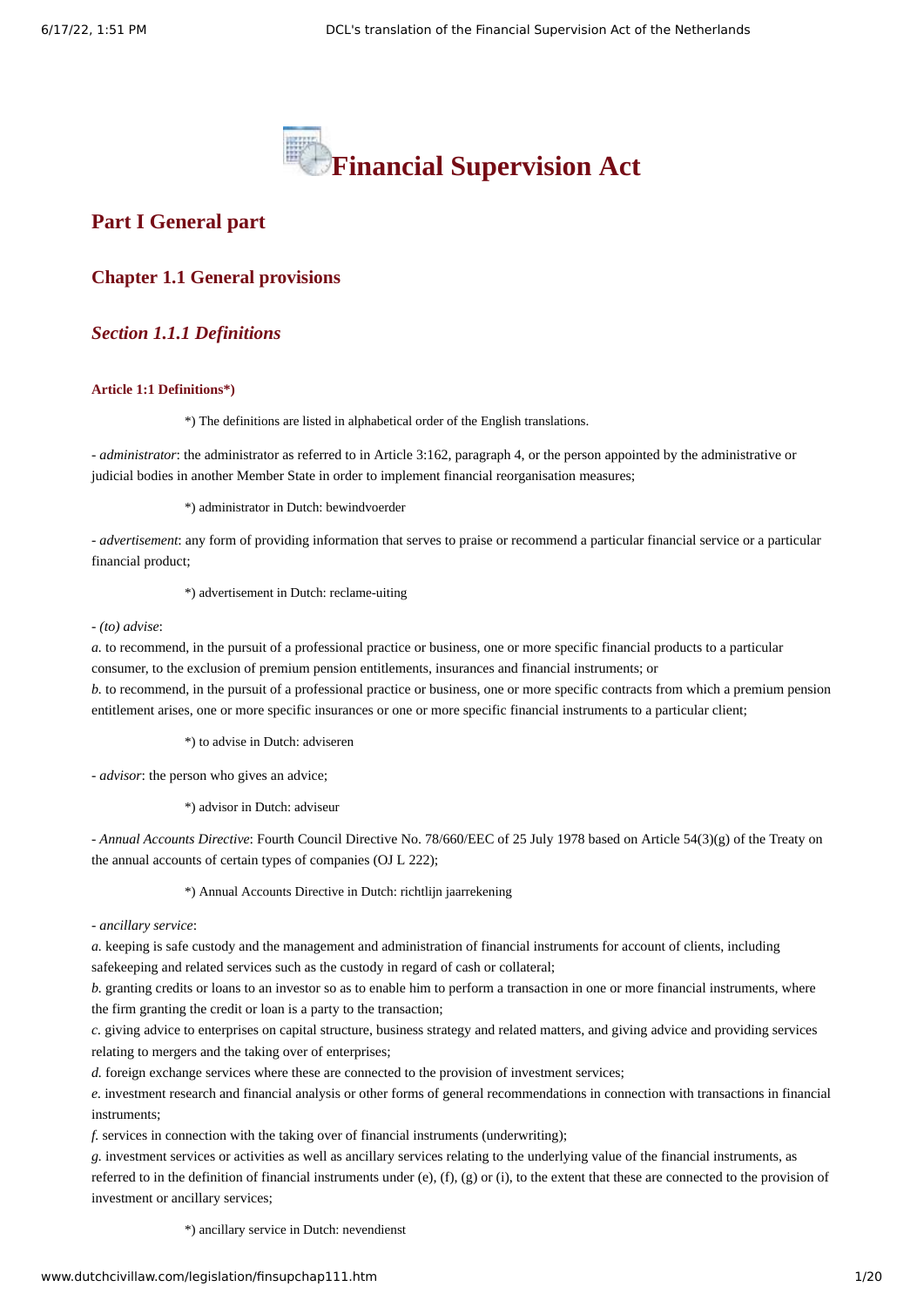*- auditor*: an auditor as referred to in Article 393, paragraph 1, of Book 2 of the Dutch Civil Code;

\*) auditor in Dutch: accountant

*- authorised agent*: a person acting as an authorised agent;

\*) authorised agent in Dutch: gevolmachtigde agent

*- (to act as an) authorised agent*: to conclude an insurance contract with a client in the pursuance of a professional practice or business, as an authorised party of an insurer for account of the insurer;

\*) to act as an authorised agent in Dutch: optreden als gevolmachtigde agent

*- authorised sub-agent*: a person acting as an authorised sub-agent;

\*) authorised sub-agent in Dutch: ondergevolmachtigde agent

*- (to act as an) authorised sub-agent*: to conclude an insurance contract with a client in the pursuance of a professional practice or business under a sub-authorisation issued by an authorised agent or by an authorised sub-agent, as an authorised party of an insurer for account of the insurer;

\*) to act as an authorised sub-agent in Dutch: optreden als ondergevolmachtigde agent

*- Authority for the Financial Markets*: Stichting Autoriteit Financiële Markten;

\*) Authority for the Financial Markets in Dutch: Autoriteit Financiële Markten

*- bank*: a party whose business it is to obtain, beyond a restricted circle, the disposal of callable funds from others than professional market parties, and to extend loans for its own account;

\*) bank in Dutch: bank

*- bidder*: a natural person, legal person or corporation, or an equivalent body or joint venture (collaboration contract) under foreign law, by which or on whose behalf, either individually or together with other natural persons, legal persons, companies or equivalent bodies or joint ventures, a public takeover bid is prepared or made, or has been made;

\*) bidder in Dutch: bieder

*- branch office:*

*a.* a section without legal personality of a financial enterprise that is not an insurer, investment firm or payment institution,

permanently existing in a State other than the State where this financial enterprise has its registered seat; or

*b.* a permanent section of an insurer, other than the registered seat, that is managed by the insurer's own staff or by an independent person authorised to represent the insurer on a permanent basis; or

*c.* joint sections without legal personality of an investment firm that performs investment services, investment activities or ancillary services, permanently existing in a State other than the State where this investment firm has its registered seat, or;

*d.* joint sections without legal personality of a payment institution, permanently existing in a State other than the State where this payment institution has its registered seat.

\*) branch office in Dutch: bijkantoor

*- broker*: a party providing brokerage services;

\*) broker in Dutch: bemiddelaar

*- (to provide) brokerage services*:

*a.* all activities carried out in the pursuance of a professional practice or business focused on establishing, as a broker (intermediary), a contract regarding a financial product other than a financial instrument, credit, premium pension entitlement or insurance between a consumer and a provider;

*b.* all activities carried out in the pursuance of a professional practice or business focused on establishing, as a broker (intermediary), a contract regarding credit between a consumer and a provider, or on giving assistance in regard of the administration and performance of such a contract; or

*c.* all activities carried out in the pursuance of a professional practice or business focused on establishing, as a broker (intermediary), a contract from which a premium pension entitlement arises between a client and a premium pension institution or on giving assistance in regard of the administration and performance of such contract, or;

*d.* all activities performed in the pursuance of a professional practice or business focused on establishing, as a broker (intermediary), an insurance contract between a client and an insurer, or on giving assistance in regard of the administration and performance of an insurance contract;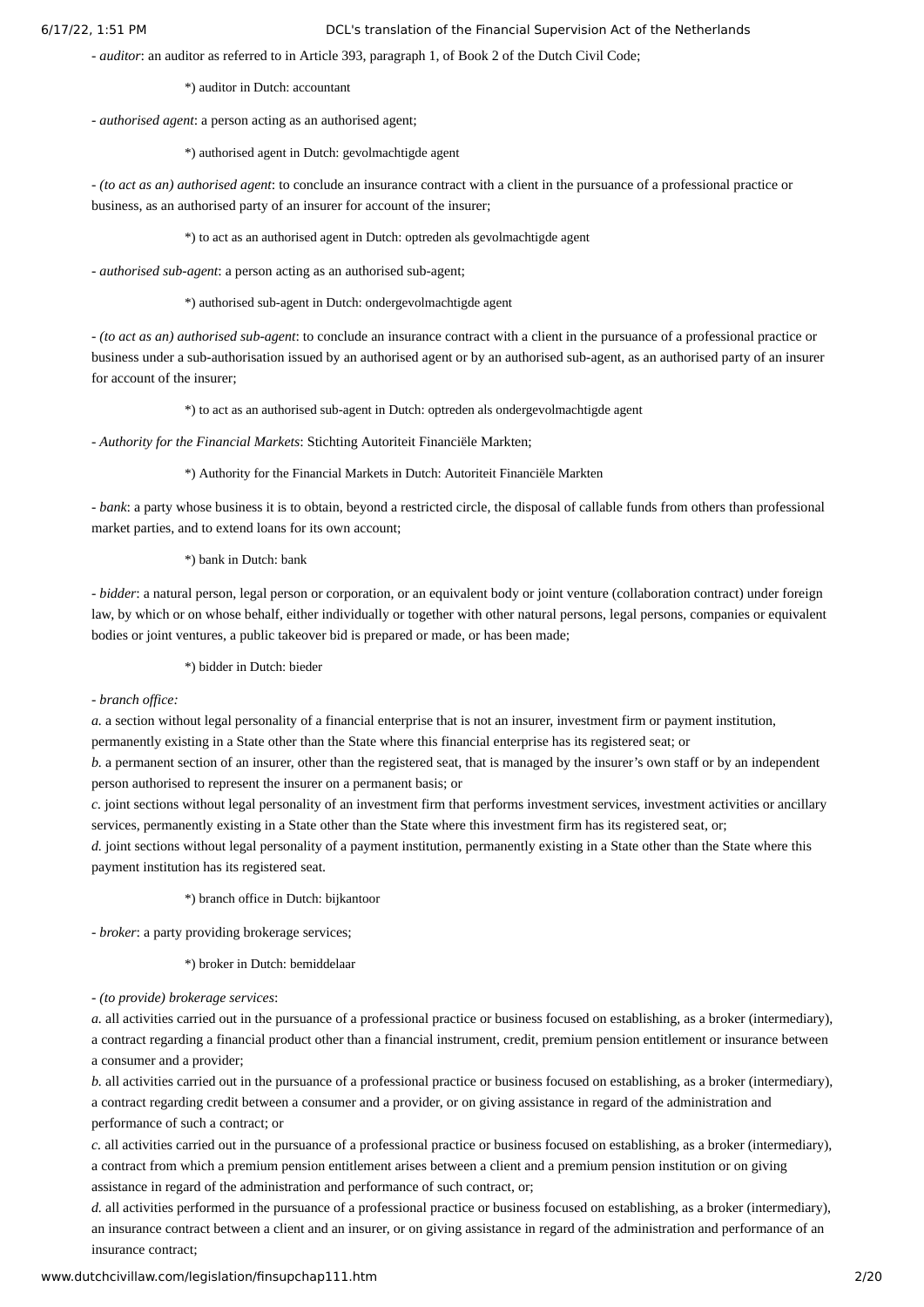#### \*) (to provide) brokerage services in Dutch: bemiddelen

*- callable funds*: funds that must be repaid at some moment in time, for whatever reason, and in respect of which it is clear in advance which nominal sum must be repaid;

\*) callable funds in Dutch: opvorderbare gelden

*- central credit institution*: a bank which co-determines the policy relating to a group of banks of which the bank itself also forms part;

\*) central credit institution in Dutch: centrale kredietinstelling

*- clearing institution*: a person whose business it is to conclude contracts regarding financial instruments with a central counterparty who acts as an exclusive counterparty in respect of these contracts, of which the provisions indicating the essence of the performance correspond to the provisions forming part of contracts concluded on a trading platform by third parties or by the person himself in his capacity as a party to the contract, and which indicate the essence of the performance in the latter contracts;

\*) clearing institution in Dutch: clearinginstelling

*- clearing institution established in a non-designated State*: a clearing institution having its registered seat in a State other than the Netherlands that is not designated under Section 2:6, paragraph 2, as a State in which the supervision of clearing institutions provides sufficient safeguards with regard to the interests which the present Act seeks to protect;

> \*) clearing institution established in a non-designated State in Dutch: clearinginstelling met zetel in een niet-aangewezen staat

*- collective investment scheme*: investment company or unit trust;

\*) collective investment scheme in Dutch: beleggingsinstelling

*- collective investment scheme having its registered seat in a non-designated State*: a collective investment scheme having its registered seat outside the Netherlands in a State not designated on the basis of Article 2:66, paragraph 1, as a State where supervision is exercised on collective investment schemes providing sufficient safeguards with regard to the interests which the present Act seeks to protect, not being an enterprise for collective investment in negotiable securities;

> \*) collective investment scheme having its registered seat in a non-designated State in Dutch: beleggingsinstelling met zetel in een niet-aangewezen staat

*- commission*: remuneration or fee, in whatever form, for acting as a broker or advisor in respect of a financial product or the provision of an investment service or ancillary service;

\*) commission in Dutch: provisie

*- commodity derivative*: a Financial instrument as referred to under (e), (f) and (g) of the definition of financial instrument;

\*) commodity derivative in Dutch: grondstoffenderivaat

*- Community co-assurance*: direct non-life insurance regarding major risks, effected in co-insurance, whereby:

a. the non-life insurer who acts as the first non-life insurer has entered into his obligations under the non-life insurance contract from a place of business in a Member State other than the Member State in which at least one of the other co-insurers has done so; and

b. the risk is situated in a Member State;

\*) Community co-assurance in Dutch: communautaire co-assurantie

*- Consolidated Accounts Directive*: Seventh Council Directive 83/349/EEC of 13 June 1983 based on Article 54(3)(g) of the Treaty on consolidated accounts (OJ L 193);

\*) Consolidated Accounts Directive in Dutch: richtlijn geconsolideerde jaarrekening

*- consumer*: a natural person not acting in the pursuance of his business or professional practice to whom a financial enterprise provides a financial service;

\*) consumer in Dutch: consument

*- contributing enterprise*: a contributing enterprise as referred to in Article 1 of the Pension Act;

\*) contributing enterprise in Dutch: bijdragende onderneming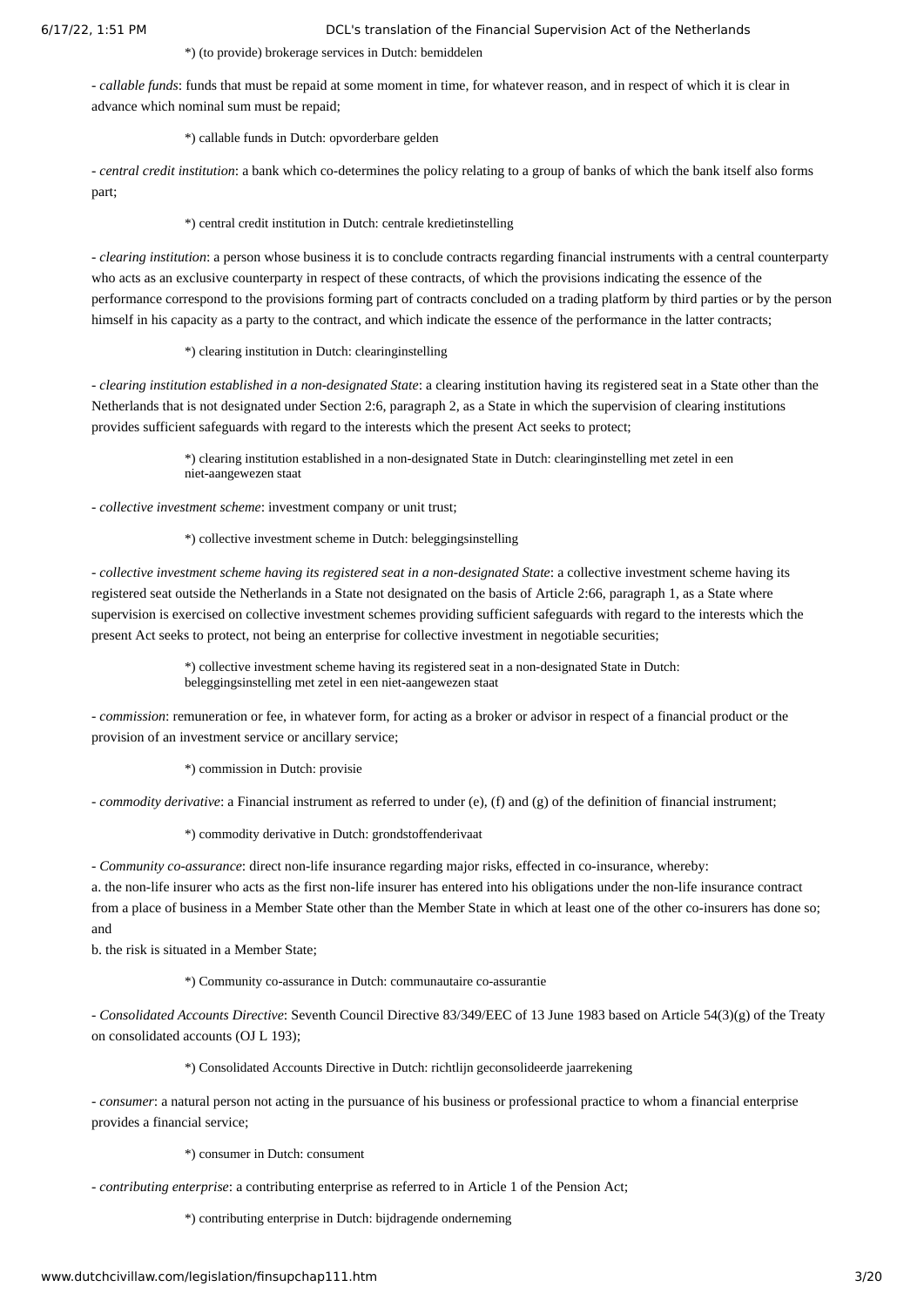*- controlled enterprise*:

*a.* a subsidiary as referred to in Article 24a of Book 2 of the Dutch Civil Code; or

*b.* an enterprise of which a person may exercise predominant control;

### \*) controlled enterprise in Dutch: gecontroleerde onderneming

### *- credit*:

*a.* to make a sum of money available to a consumer, with respect to which the consumer is obliged to make one or more repayments; *b.* to provide to a consumer a service or the enjoyment of movable property, a financial instrument or an investment object, or to make a sum of money available to a consumer or a third person in respect of a service or the enjoyment of movable property, a financial instrument or an investment object provided to that consumer, in regard of which the consumer is obliged to make one or more payments, to the exclusion of the provision of services or the delivery of similar movable property, financial instruments or investment objects on a regular basis, under which the consumer is obliged to pay in instalments as long as the regular provision of services or the regular delivery takes place

\*) credit in Dutch: krediet

*- (to) delegate*: the issuance of an instruction to a third party by a financial enterprise to carry out activities on behalf of that financial enterprise:

*a.* which form part of or arise from the operation of its business or the provision of financial services; or *b.* which form part of the essential operating processes in support thereof;

\*) to delegate in Dutch: uitbesteden

*- deposit*: a balance credit that is formed by funds in an account or that temporarily arises out of normal bank transactions, and that a bank must repay pursuant to the applicable statutory and contractual conditions, as well as debts represented by debt instruments to name issued by a bank, with the exception of bonds that meet the requirements stated in Article 52, paragraph 4, of the revised Directive for collective investment schemes;

\*) deposit in Dutch: deposito

*- depositary*: a legal person entrusted with the safekeeping of the assets of a collective investment scheme;

\*) depositary in Dutch: bewaarder

*- deposit-guarantee scheme*: a system providing a guarantee for claims of deposit holders against banks under the risk that these banks are unable to comply with their obligations relating to such claims;

\*) deposit-guarantee scheme in Dutch: depositogarantiestelsel

*- designated State*: a State designated under the present Act as the State in which supervision is exercised on collective investment schemes, clearing institutions and funeral expenses and benefits in kinds insurers, respectively, money transactions offices, providing sufficient safeguards with regard to the interests which the present Act seeks to protect;

\*) designated State in Dutch: aangewezen staat

*- distance communication technologies*: any device which, without a simultaneous physical presence of a financial enterprise and a consumer or client, may be used to provide financial services.

\*) distance communication technologies in Dutch: techniek voor communicatie op afstand

*- distance contract*:

*a.* a contract regarding a financial service or financial product, concluded between a financial enterprise and a consumer in the context of a system organised by the financial enterprise for distance sales or distance services, which contract is established exclusively by using one or more distance communication technologies, or;

*b.* a contract intended to create a fund for the payment of services at the funeral of a natural person, concluded between a funeral expenses and benefits in kind insurer and a consumer in the context of a system organised by the funeral expenses and benefits in kind insurer for distance sales or distance services, which contract does not enclose an investment risk for the funeral expenses and benefits in kind insurer and is established exclusively by using one or more distance communication technologies;

\*) distance contract in Dutch: overeenkomst op afstand

*- Directive for the implementation of the Markets in Financial Instruments*: Commission Directive 2006/73/EC of 10 August 2006 implementing Directive 2004/39/EC of the European Parliament and of the Council as regards organisational requirements and operating conditions for investment firms and defined terms for the purposes of that Directive (OJ L 241);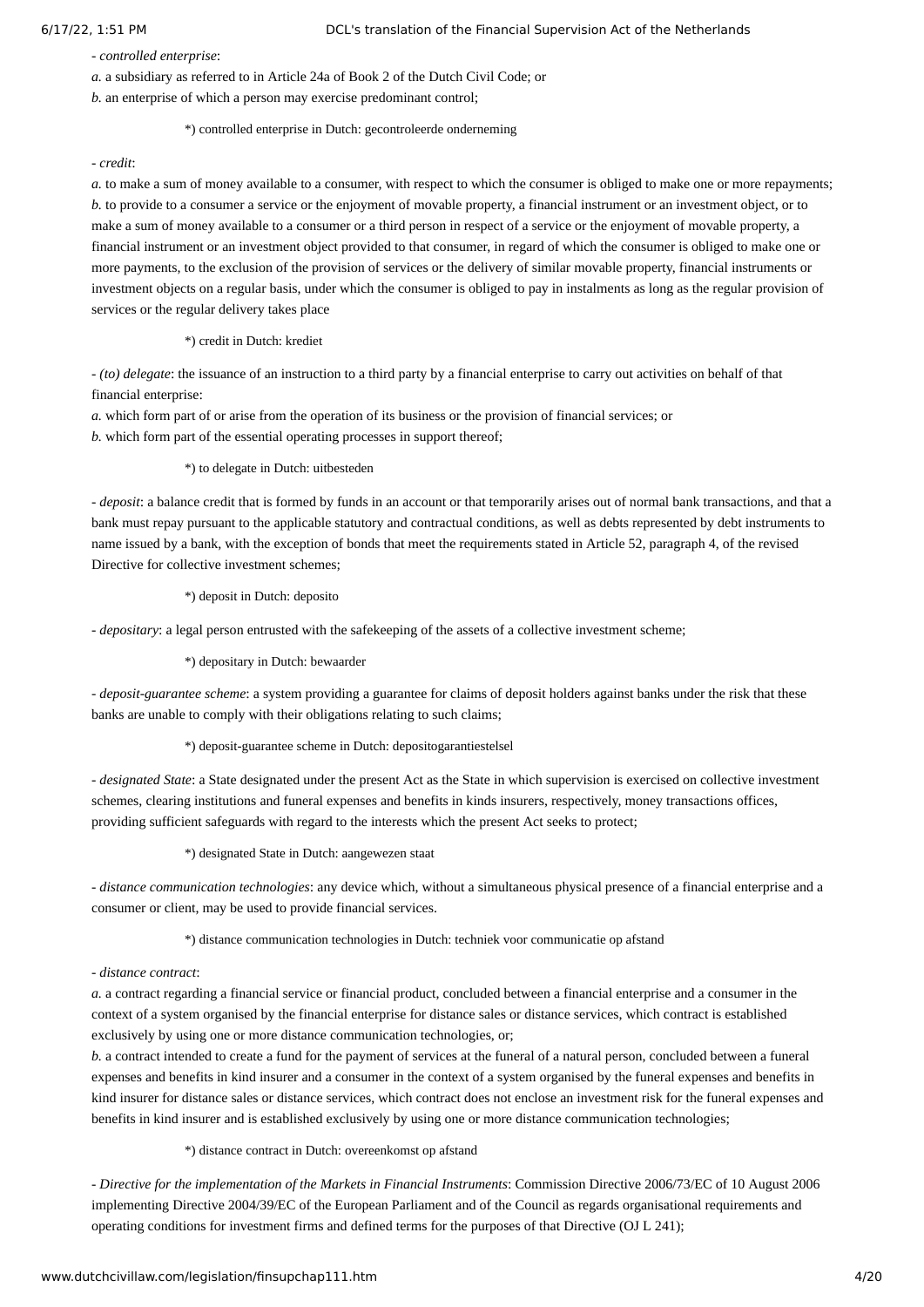\*) Directive for the implementation of the Markets in Financial Instruments in Dutch: uitvoeringsrichtlijn markten voor financiële instrumenten

*- domestic merger*: a merger between two or more institutions for collective investments in negotiable securities, having their registered seat all in the Netherlands, if at least one of the managers (administrators) involved, may offer on the basis of Article 2:123, paragraph 5, in another Member State units in an institution for collective investments in negotiable securities with its registered seat in the Netherlands, which is managed (administrated) by him;

\*) domestic merger in Dutch: binnenlandse fusie

*- durable medium*: a device enabling a person to store information addressed personally to him in a manner that makes this information accessible for future reference for a period of time appropriate for the objective which the information may serve, and that allows the unchanged reproduction of the information stored;

\*) durable medium in Dutch: duurzame drager

*- Dutch bank*: a bank having its registered seat in the Netherlands that holds a licence to conduct its business;

\*) Dutch bank in Dutch: Nederlandse bank

*- Dutch Central Bank*: De Nederlandsche Bank N.V.;

\*) Dutch Central Bank in Dutch: De Nederlandsche Bank N.V.

*- Dutch EU parent bank*: a parent bank having its registered seat in the Netherlands that is not itself a subsidiary of an investment firm, a bank or a financial holding company with a registered seat in a Member State;

\*) Dutch EU parent bank in Dutch: Nederlandse EU-moederbank

*- Dutch EU parent investment firm*: a parent investment firm having its registered seat in the Netherlands that is not itself a subsidiary of an investment firm, bank or of a financial holding company with a registered seat in a Member State;

\*) Dutch EU parent investment firm in Dutch: Nederlandse EU-moederbeleggingsonderneming

*- Dutch financial EU parent holding company*: a financial holding company having its registered seat in the Netherlands that is not a subsidiary of an investment firm, bank or a financial holding company with a registered seat in a Member State;

\*) Dutch financial EU parent holding company in Dutch: Nederlandse financiële EU-moederholding

*- Dutch investment firm*: an investment firm having its registered seat in the Netherlands that holds a licence to conduct its business;

\*) Dutch investment firm in Dutch: Nederlandse beleggingsonderneming

*- Dutch parent bank*: a bank having its registered seat in the Netherlands that has as a subsidiary an investment firm, a bank or a financial institution or that owns a shareholder's participation in such a financial enterprise and that itself is not a subsidiary of another Dutch investment firm, Dutch bank or financial holding company with a registered seat in the Netherlands;

\*) Dutch parent bank in Dutch: Nederlandse moederbank

*- Dutch parent investment firm*: investment firm having its registered seat in the Netherlands that has as a subsidiary an investment firm, a bank or a financial institution or that owns a shareholder's participation in such a financial enterprise and that itself is not a subsidiary of another Dutch investment firm, Dutch bank or financial holding company with a registered seat in the Netherlands;

\*) Dutch parent investment firm in Dutch: Nederlandse moederbeleggingsonderneming

*- Dutch reinsurer, life insurer or non-life insurer*: a reinsurer, life insurer or non-life insurer having its registered seat in the Netherlands that holds a licence to conduct its business;

> \*) Dutch reinsurer, life insurer or non-life insurer in Dutch: Nederlandse herverzekeraar, levensverzekeraar of schadeverzekeraar

*- electronic money*: a monetary value stored on an electronic or magnetic device representing a claim against the issuer, that is issued in exchange for received funds to perform payment transactions as referred to in Article 4, point 5, of the Payment Service Directive, and with which payments can be performed to another person than the issuer;

\*) electronic money in Dutch: elektronisch geld

*- electronic money institution*: a person whose business it is to issue (extend) electronic money;

\*) electronic money institution in Dutch: elektronischgeldinstelling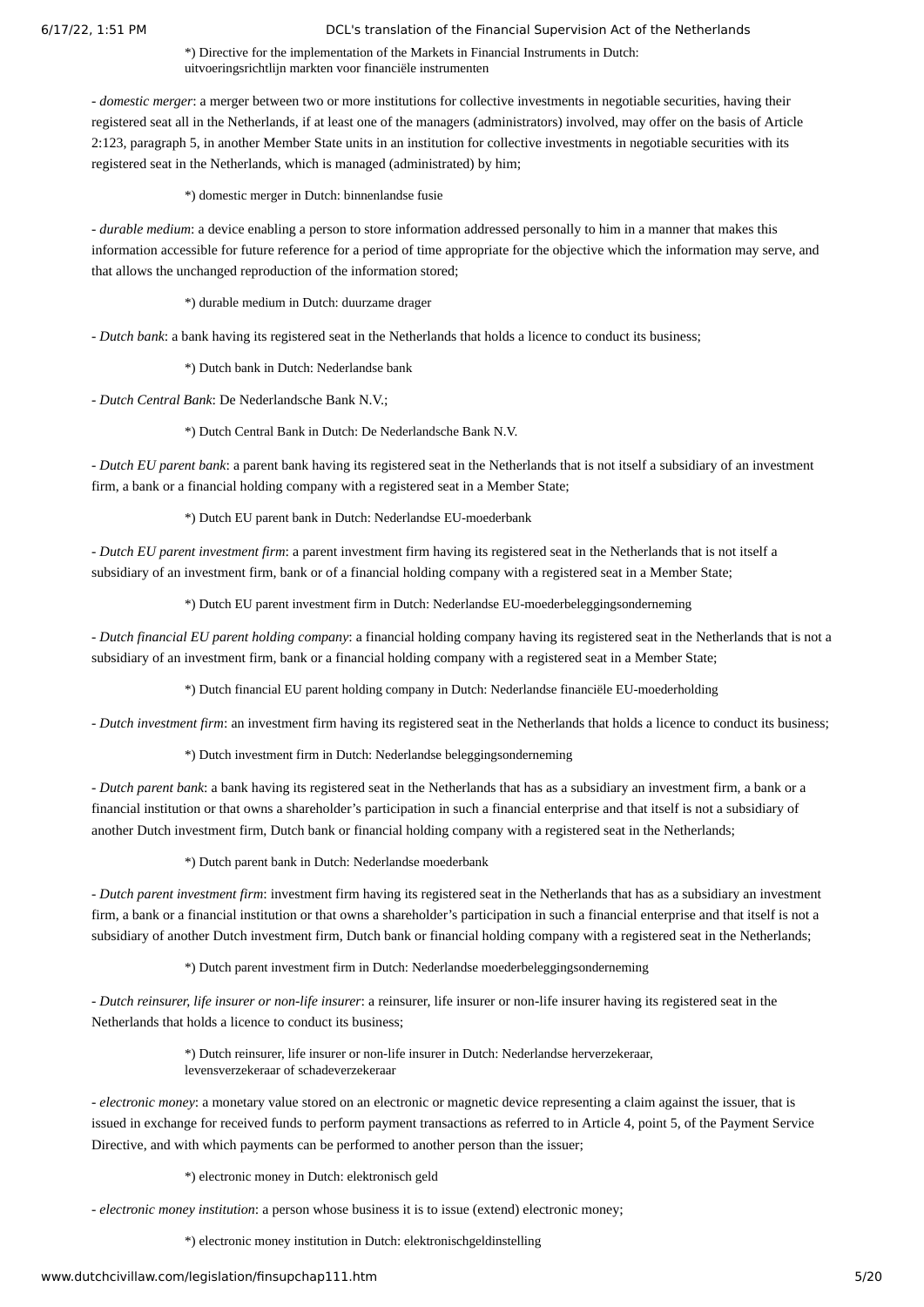*- electronic way*: electronic equipment for processing, including digital compression, storage and transmission of data through wires, radio optical technologies or other electromagnetic means;

\*) electronic way in Dutch: elektronische weg

*- eligible counterparty*:

*a.* bank

*b.* management company of a collective investment scheme;

*c.* management company of a pension fund or of a comparable legal person or corporation;

*d.* collective investment scheme:

*e.* investment firm;

*f.* national or regional government body, or government body administering the public debt;

*g.* central bank;

*h.* financial institution;

*i.* international or supranational organisation governed by public law or a comparable international organisation;

*j.* market maker;

*k.* pension fund or comparable legal person or corporation;

*l.* person or corporation trading for its own account in commodities and derivatives on commodities;

*m.* local firm;

*n.* insurer;

#### \*) eligible counterparty in Dutch: in aanmerking komende tegenpartij

*- entity for risk acceptance*: an institution, not being an insurer, which accepts risks transferred from an insurer, and finances the acceptance of these risks exclusively by attracting funds from third parties in regard of which the repayment obligations are subordinate to the payment obligations arising from accepting the transferred risks;

\*) entity for risk acceptance in Dutch: entiteit voor risico-acceptatie

*- entity for risk acceptance having its registered office in a non-designated State*: an entity for risk acceptance having its registered seat in a non-Member State that is not designated under Article 2:54d, paragraph 2, as a State where the supervision on entities for risk acceptance is exercised, providing sufficient safeguards with respect to the interests which the present Act seeks to protect;

> \*) entity for risk acceptance having its registered office in a non-designated State in Dutch: entiteit voor risico-acceptatie met zetel in een niet-aangewezen staat

*- European bank*: a bank with its registered seat in another Member State that has obtained a licence there to conduct of its business

\*) European bank in Dutch: Europese bank

*- European investment firm*: investment firm having its registered seat in another Member State that has obtained a licence there to conduct its business;

\*) European investment firm in Dutch: Europese beleggingsonderneming

*- European life insurer or non-life insurer*: life insurer or non-life insurer having its registered seat in another Member State that has obtained a licence there to conduct its business which corresponds to the licence referred to in Article 2:27;

\*) European life insurer or non-life insurer in Dutch: Europese levensverzekeraar of schadeverzekeraar

*- European reinsurer*: a reinsurer having its registered seat in another Member State that has obtained a licence there to conduct its business which corresponds to that referred to in Article 2:26a;

\*) European reinsurer in Dutch: Europese herverzekeraar

*- European supervisory authorities*: the European Authority for negotiable securities on markets, the European Authority for insurances and business pensions and the European Bank Authority;

\*) European supervisory authorities in Dutch: Europese toezichthoudende autoriteiten

*- exchange institution*: the person whose business it is to perform an exchange transaction;

\*) exchange institution in Dutch: wisselinstelling

*- exchange institution with its registered seat in a non-designated State*: an exchange institution having its registered seat in a State other than the Netherlands that is not designated on the basis of Article 2:54l, paragraph 2, as a State in which the supervision over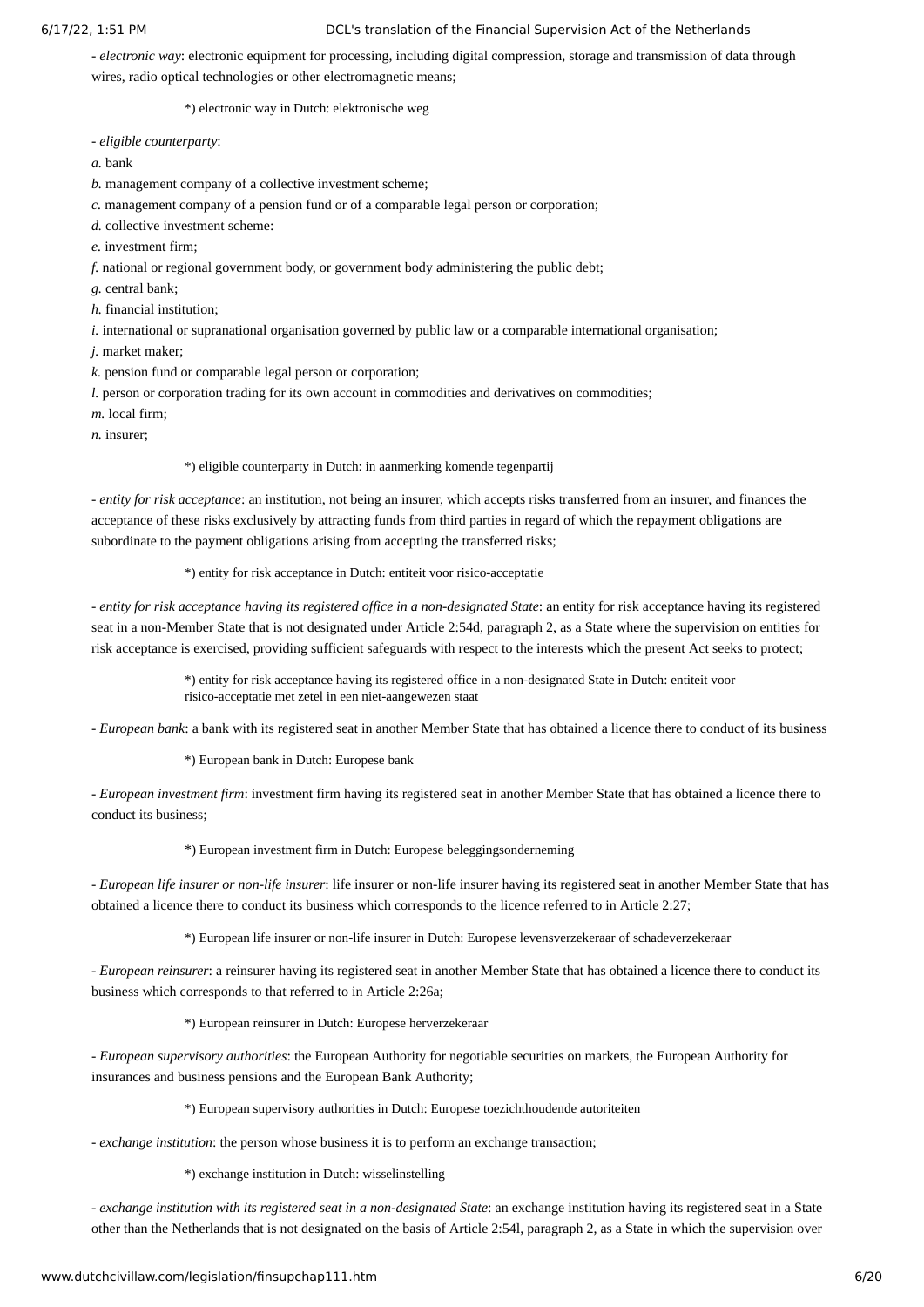exchange institutions is exercised in a way that provides sufficient guarantees in regard of the interests which the present Act seeks to protect

> \*) exchange institution with its registered seat in a non-designated State in Dutch: wisselinstelling met zetel in een niet-aangewezen staat

*- exchange transaction*:

*a.* a money exchange transaction;

*b.* the payment of coins and banknotes on presentation of a credit card or against the handing in of a document as referred to in Article 1:5a, paragraph 2, under (g);

*c.* a similar activity designated by Order in Council;

\*) exchange transaction in Dutch: wisseltransactie:

*- execution fees*: expenses which are directly related to the performance (execution) of an order with regard to a financial instrument and are charged to the client;

\*) execution fees in Dutch: uitvoeringskosten

*- feeder institution for collective investment in negotiable securities*: an institution for collective investment in negotiable securities that has invested at least 85% of the managed capital in rights in units in a master institution for collective investment in negotiable securities.

> \*) feeder institution for collective investment in negotiable securities in Dutch: feeder-instelling voor collectieve belegging in effecten

*- financial Dutch parent holding company*: financial holding company having its registered seat in the Netherlands that is not a subsidiary of a Dutch investment firm or a Dutch bank or of a financial holding company having its registered seat in the Netherlands, whereby the term 'subsidiary' shall be deemed to mean a subsidiary as referred to in Articles 1 and 2 of the Consolidated Accounts Directive, or an enterprise over which, in the opinion of the Dutch Central Bank (De Nederlandsche Bank N.V.), a parent enterprise exercises actually a predominant influence;

\*) financial Dutch parent holding company in Dutch: financiële Nederlandse moederholding

*- financial enterprise*:

*a.* a bank

*b.* a management company;

*c.* a collective investment scheme;

*d.* an investment firm;

*e.* a payment service provider

*f.* a depositary;

- *g.* a clearing institution;
- *h.* an entity for risk acceptance;
- *i.* a financial service provider;
- *j.* a financial institution;

*k.* a pension depositor;

*l.* an insurer, or;

*m.* a money transactions office;

\*) financial enterprise in Dutch: financiële onderneming

*- financial means*: cash (money in circulation), deposit money (money by Giro) and electronic money;

\*) financial means in Dutch: geldmiddelen

*- financial institution*: a person, not being a bank, who has as his main business the performance of one or more of the activities referred to under 2 up to and including 12 of Annex I to the Recast Banking Directive, or the acquisition or holding of units;

\*) financial institution in Dutch: financiële instelling

*- financial instrument*:

*a.* negotiable securities;

*b.* money market instruments;

*c.* units in a collective investment scheme, not being negotiable securities;

*d.* options, futures, swaps, forward rate agreements and any other derivative contracts relating to negotiable securities, currencies,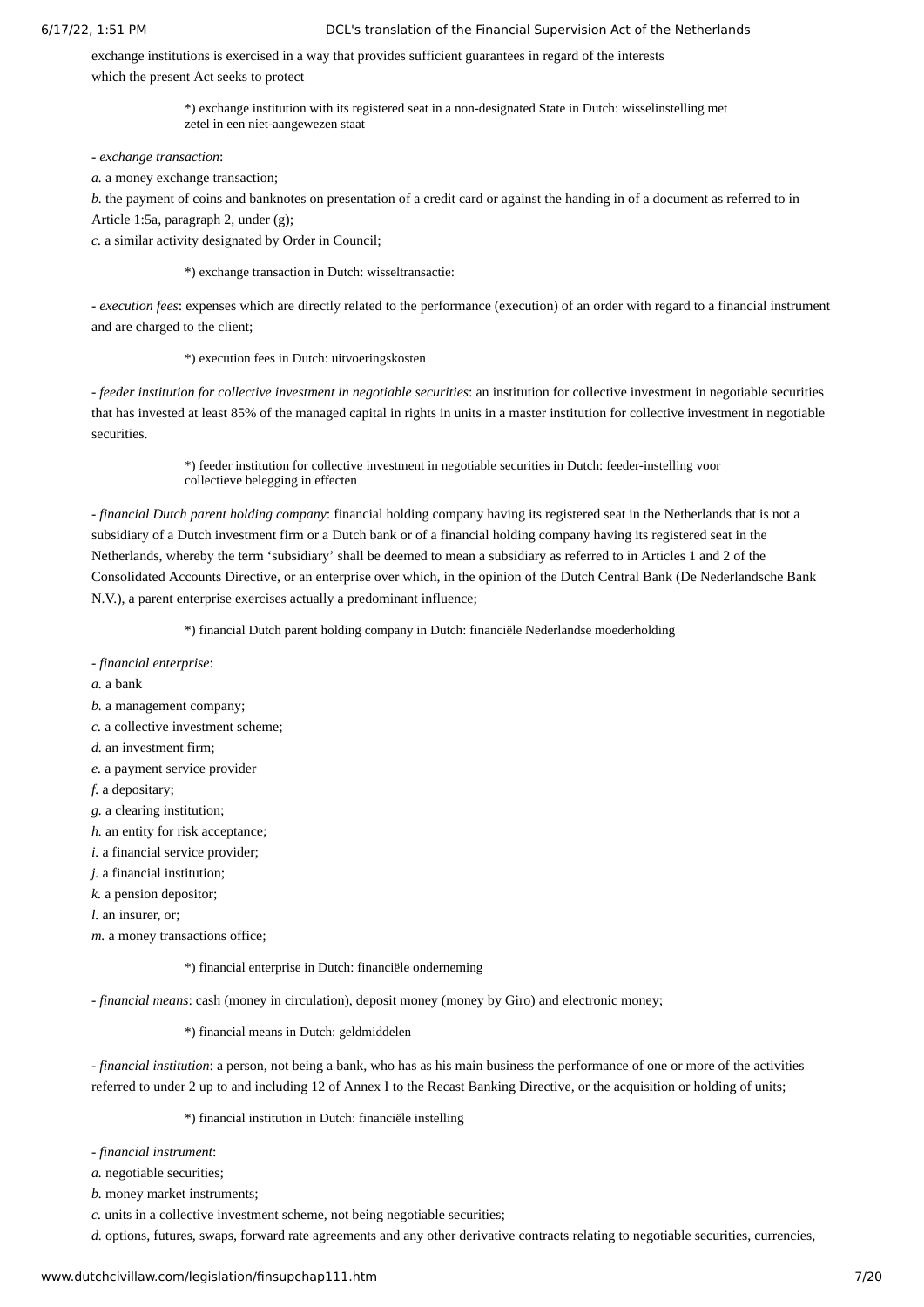interest rates or returns, or other derivative instruments, indices or financial measures which may be settled physically or in cash; *e.* options, futures, swaps, forward rate agreements and any other derivative contracts relating to commodities that must or may be settled in cash at the option of one of the parties, otherwise than for the reason of a default in performance or another event leading to the end of the contract;

*f.* options, futures, swaps and any other derivative contracts relating to commodities that can only be physically settled provided they are traded on a regulated market or a multilateral trading facility;

*g.* options, futures, swaps or forward rate agreements other than those referred to under (f) and any other derivative contracts relating to commodities which can be physically settled and are not intended for commercial purposes, and which have the characteristics of other derivative financial instruments;

*h.* derivative instruments for the transfer of credit risk;

*i.* financial contracts to settle differences;

*j.* options, futures, swaps, forward rate agreements and any other derivative contracts relating to climate variables, freight rates, emission rights, inflation rates or other official economic statistics that must or may be settled in cash at the option of one of the parties, otherwise than for the reason of a default in performance or another event leading to the rescission of the contract, as well as any other derivative contracts relating to assets, rights, obligations, indices or measures other than those referred to above which have the characteristics of other derivative financial instruments;

\*) financial instrument in Dutch: financieel instrument

*- financial product*:

*a.* an investment object;

*b.* a current account including the ancillary payment facilities attached to it;

*c.* electronic money;

*d.* a financial instrument;

*e.* credit;

*f.* a savings account including the ancillary savings facilities attached to it;

*g.* an insurance not being a reinsurance;

*h.* a premium pension entitlement, or;

*i.* another product to be specified by Order in Council;

\*) financial product in Dutch: financieel product

*- financial service*:

*a.* to offer;

*b.* to advise on financial products other than financial instruments;

*c.* to manage (administrate) an institution for collective investment in negotiable securities;

*d.* to provide brokerage services;

*e.* to provide reinsurance brokerage services;

*f.* to act as a clearing institution;

*g.* to act as an authorised agent or authorised sub-agent;

*h.* to provide an investment service, or;

*i.* to perform an investment activity;

\*) financial service in Dutch: financiële dienst

*- financial service provider*: a person who offers a financial product other than a financial instrument, who advises on a financial product other than a financial instrument or who provides brokerage services, provides reinsurance brokerage services or acts as an authorised agent or authorised sub-agent;

\*) financial service provider in Dutch: financiëledienstverlener

*- framework agreement for payment services:* a contract governing the performance (execution) of separate and successive payment transactions and that may contain the obligations and conditions for opening a payment account;

\*) framework agreement for payment services in Dutch: raamovereenkomst voor betaaldiensten

*- funeral expenses and benefits in kind insurance*: an insurance contract relating to the provision of the funeral of a natural person, under which the insurer engages himself to perform an obligation that does not include the payment of a financial benefit;

\*) funeral expenses and benefits in kind insurance in Dutch: natura-uitvaartverzekering

*- funeral expenses and benefits in kind insurer*: a person, not being a life insurer, whose business it is to enter into funeral expenses and benefits in kind insurance contracts for its own account and to settle such insurance contracts;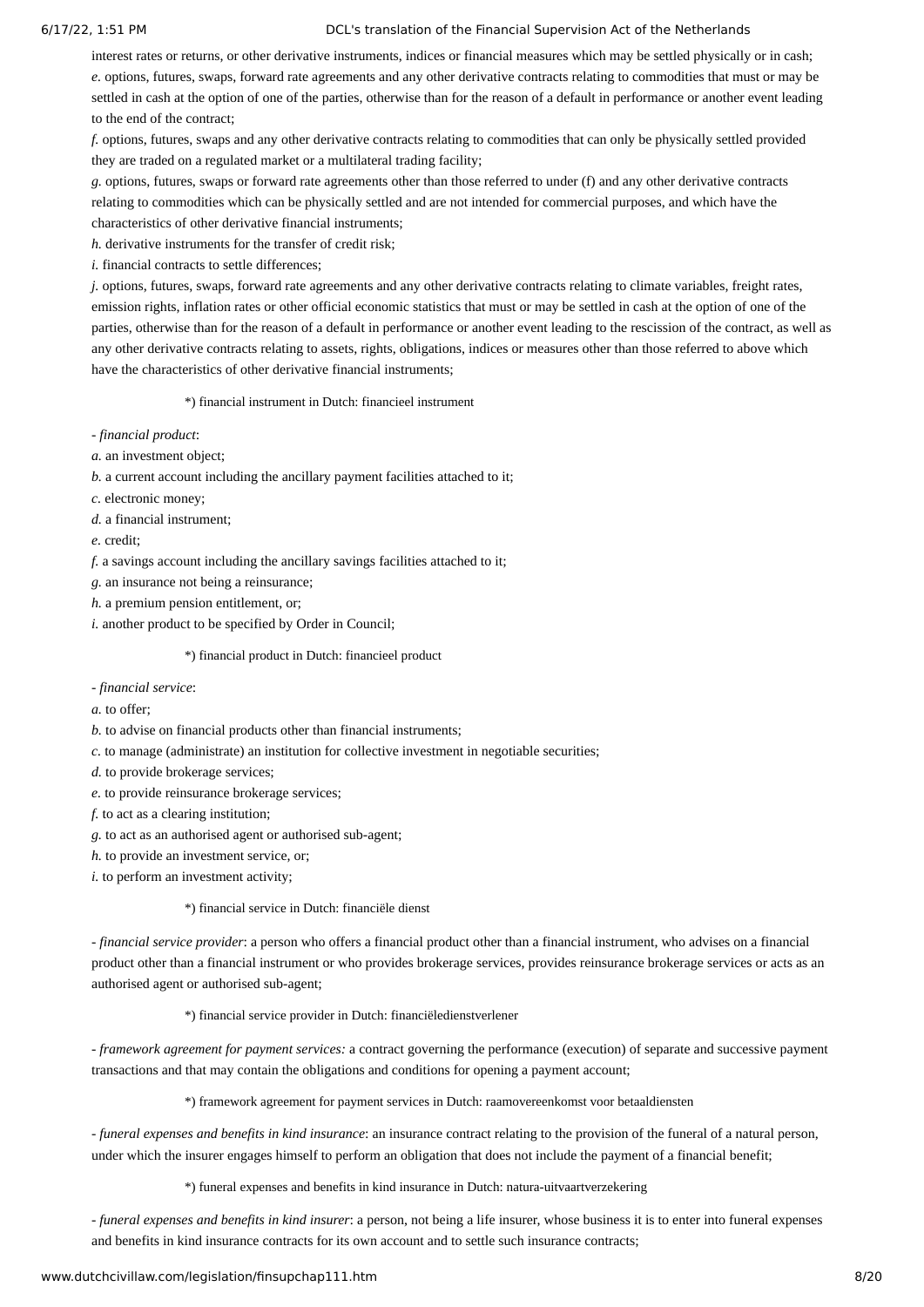\*) funeral expenses and benefits in kind insurer in Dutch: natura-uitvaartverzekeraar

*- funeral expenses and benefits in kind insurer having its registered seat in a non-designated State*: a funeral expenses and benefits in kind insurer having its registered seat in another State than the Netherlands that is not designated under Article 2:50, paragraph 2, as a State in which the supervision of funeral expenses and benefits in kind insurers provides sufficient safeguards with regard to the interests which the presents Act seeks to protect;

> \*) funeral expenses and benefits in kind insurer having its registered seat in a non-designated State in Dutch: natura-uitvaartverzekeraar met zetel in een niet-aangewezen staat

*- guarantee scheme*: the investor-compensation scheme or the deposit-guarantee scheme;

\*) guarantee scheme in Dutch: vangnetregeling

*- IAS Regulation*: Regulation (EC) No. 1606/2002 of the European Parliament and the Council of the European Union of 19 July 2002 on the application of international accounting standards (OJ L 243);

\*) IAS Regulation in Dutch: IAS-verordening

*- individual portfolio management*: the discretionary management conducted in the pursuance of a professional practice or business, other than as a management company, of financial instruments belonging to a person or of funds belonging to this person that are available for investment in financial instruments, pursuant to instructions issued by this person;

\*) individual portfolio management in Dutch: beheren van een individueel vermogen

*- institution for collective investment in negotiable securities (UCITS)*:

*a.* a collective investment scheme as referred to in Article 1, paragraph 2, of the UCITS Directive;

*b.* a feeder institution for collective investments in negotiable securities, or;

*c.* a master institution for collective investments in negotiable securities which at least has two feeder institutions for collective investments in negotiable securities as unit holders, and of which the units are negotiable and are bought up or repaid directly or indirectly at the expense of the assets upon the request of the unit holders;

> \*) institution for collective investment in negotiable securities (UCITS)in Dutch: instelling voor collectieve belegging in effecten

*- institutional investor*:

- *a.* collective investment scheme;
- *b.* life insurer;

*c.* pension fund, or;

*d.* premium pension institution;

\*) institutional investor in Dutch: institutionele belegger

*- insurance*:

*a.* reinsurance;

- *b.* life insurance;
- *c.* funeral expenses and benefits in kind insurance; or

*d.* non-life insurance;

\*) insurance in Dutch: verzekering:

*- insurance claim*: a direct claim against the insurer of an insured party, policyholder, beneficiary or harmed person, including the claim relating to sums reserved for these persons as long as not all elements of the claim are known, as well as the claim to refund premiums received by the insurer in the non-fulfilled expectation that an insurance contract would be concluded, or received under an insurance contract that was subsequently dissolved or annulled:

\*) insurance claim in Dutch: vordering uit hoofde van verzekering

*- Insurance Brokerage Directive*: Directive 2002/92/EC of the European Parliament and of the Council of 9 December 2002 on insurance brokerage (OJ L 9);

\*) Insurance Brokerage Directive in Dutch: richtlijn verzekeringsbemiddeling

*- insurer*: a reinsurer, a life insurer, a funeral expenses and benefits in kind insurer or a non-life insurer;

\*) insurer in Dutch: verzekeraar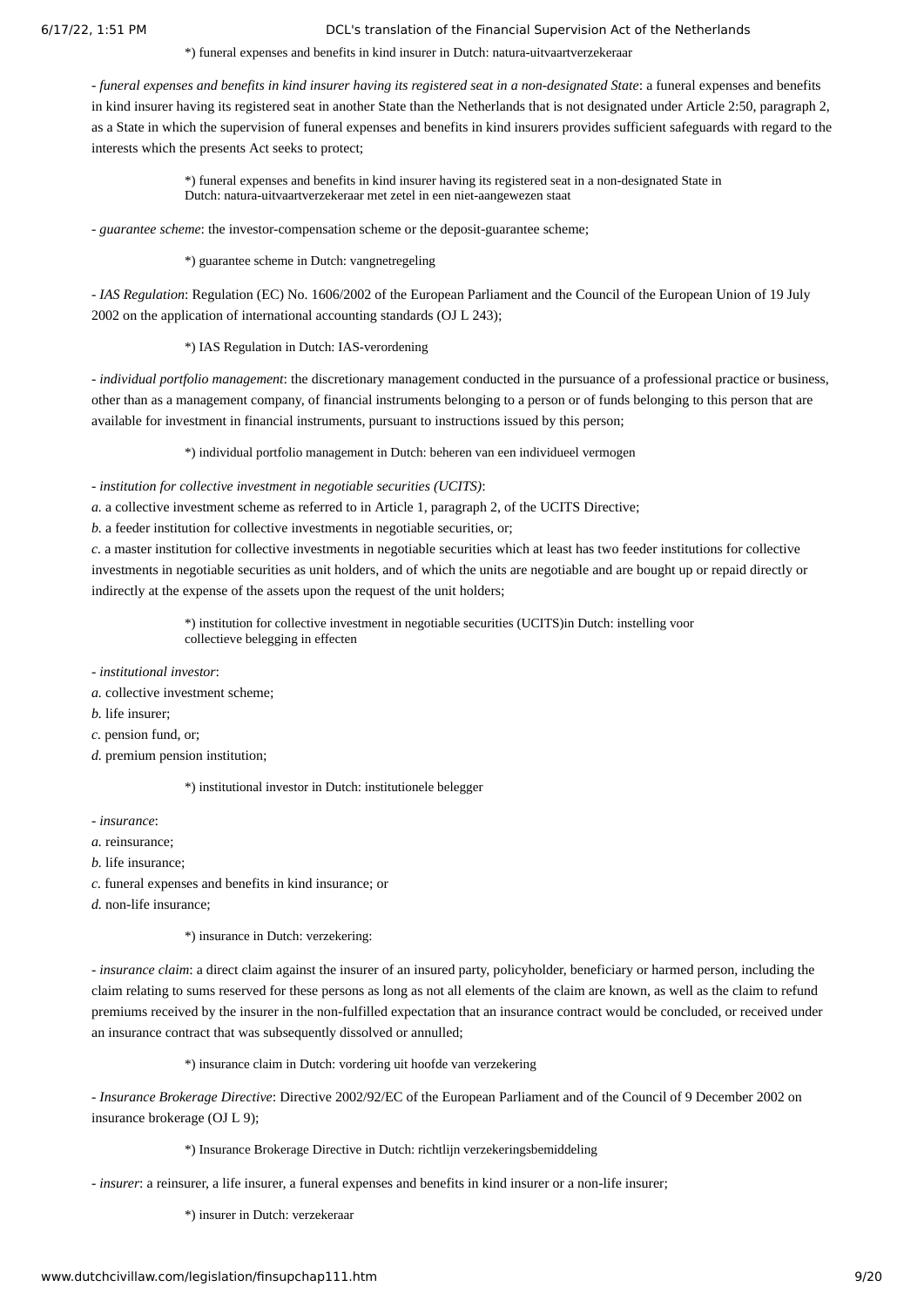## *- (performance of an) investment activity*:

*a.* to act for one's own account in the pursuance of a professional practice or business;

*b.* to exploit (operate) a multilateral trading facility in the pursuance of a professional practice or business;

\*) performance of an investment activity in Dutch: verrichten van een beleggingsactiviteit

*- investment company*: a legal person requesting or acquiring funds or other goods for collective investment in order to let the unitholders share in the return on the investments;

\*) investment company in Dutch: beleggingsmaatschappij

- investment firm: a party providing an investment service or performing an investment activity;

\*) investment firm in Dutch: beleggingsonderneming

*- investment object*:

*a.* a thing (item of property), a right in a thing (in an item of property) or a right to part of or the full return in money or a part of the proceeds of a thing (an item of property), not being a product as referred to under (b) up to and including (h) of the definition of financial product in the present Article, acquired for consideration (not gratuitously), upon which acquisition a return in money is held out as prospect to the acquiring party and whereby a party other than the acquiring party performs most of the management of the thing (item of property); or

*b.* another right, to be specified by Order in Council;

\*) investment object in Dutch: beleggingsobject

*- investment firm operating as a systematic internaliser*: an investment firm which frequently conducts transactions in an organised, regular and systematic manner for its own account and outside a regulated market or a multilateral trading facility, by executing client orders with regard to shares;

> \*) investment firm operating as a systematic internaliser in Dutch: beleggingsonderneming met systematische interne afhandeling

*- (to provide an) investment service*:

*a.* to receive and forward, in the pursuance of a professional practice or business, client orders with regard to financial instruments; *b.* to perform (execute), in the pursuance of a professional practice or business, orders with regard to financial instruments for account of those clients;

*c.* to manage and administer an individual capital;

*d.* to give advice with regard to financial instruments in the pursuance of a professional practice or business;

*e.* to take over (underwrite) or place financial instruments when they are offered, as referred to in Chapter 5.1, on a firm

commitment basis, in the pursuance of a professional practice or business;

*f.* to place financial instruments when they are offered, as referred to in Chapter 5.1, without a firm commitment basis, in the pursuit of a profession or business;

\*) to provide an investment service in Dutch: verlenen van een beleggingsdienst

*- investor-compensation scheme*: a system providing a guarantee for claims of investors in connection with investment operations against banks, investment firms or financial institutions that are permitted to provide investment services, under the risk that these financial enterprises are unable to comply with their obligations relating to such claims;

\*) investor-compensation scheme in Dutch: beleggerscompensatiestelsel

*-* issuer: any person who has issued negotiable securities or intends to issue such securities;

\*) issuer in Dutch: uitgevende instelling

## *- large risks*:

*a.* the risks belonging to the following sectors listed in the Annex to the present Act: the Casco of Railway Rolling Material, the Casco of Aircraft, the Casco of Seagoing Ships and Inland Navigation Vessels, Goods in Transit, Liability Aircraft and Liability Seagoing Ships and Inland Navigation;

*b.* the risks belonging to the following sectors listed in the Annex to the present Act: Credits And Sureties, insofar as the policyholder acts in the pursuance of a professional practice or business and the risk relates to such professional practice or business; or

*c.* the risks belonging to the following sectors listed in the Annex to the present Act: Casc of Vehicles, Fire and Natural Forces, Other Damage to Property, Motor Vehicle Liability, Road Transport Liability, General Liability and various monetary losses, insofar as the policyholder meets two or more of the following requirements: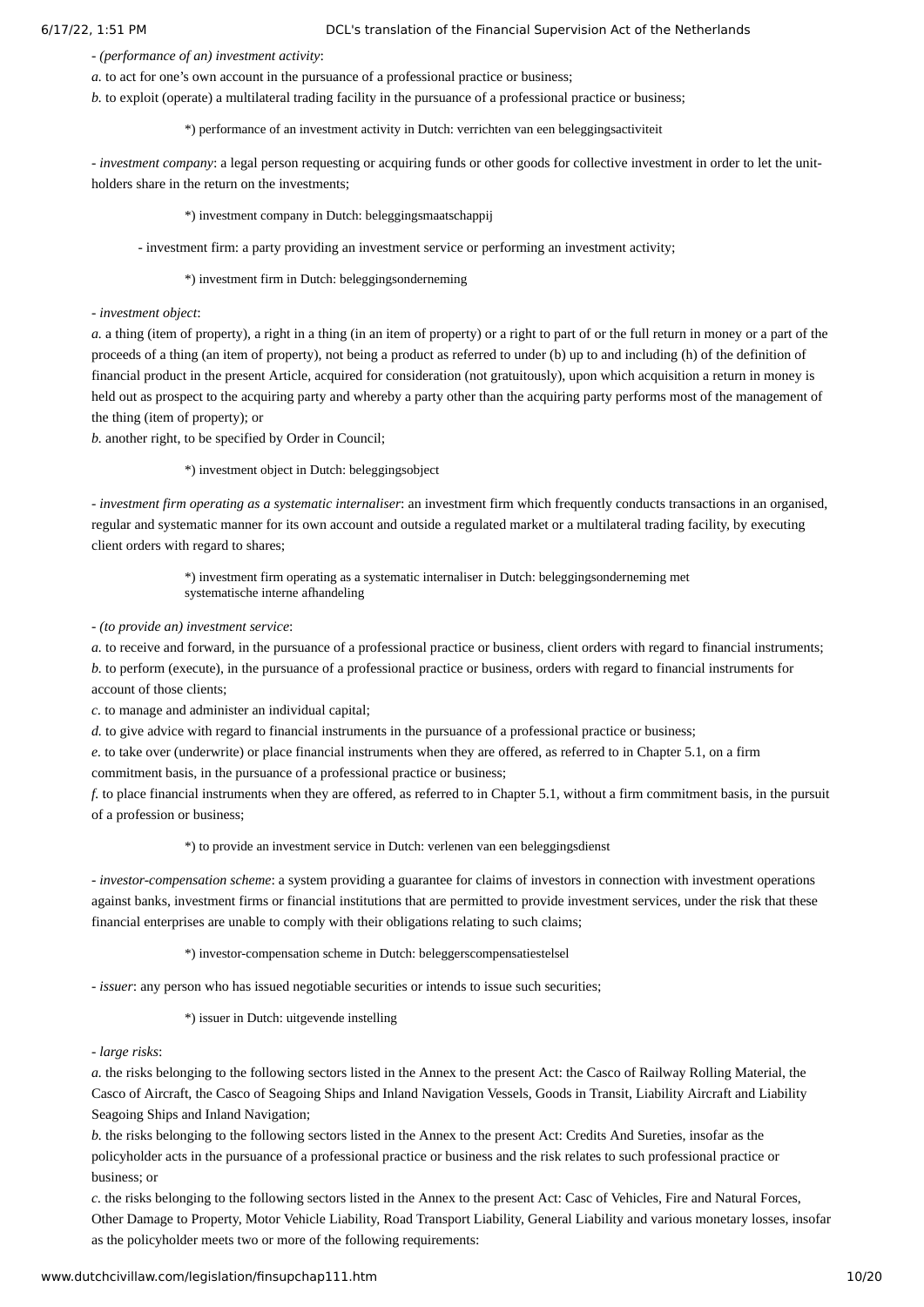1°. the value of the assets according to the balance sheet is more than  $\epsilon$  6,200,000;

2°. the net turnover of the previous financial year is more than € 12,800,000;

3°. the average number of employees of the previous financial year amounts to more than 250;

on the understanding that, if the insurer forms a part of a group of which the consolidated annual accounts are adopted in accordance with the Consolidated Accounts Directive, the aforementioned requirements are applied on the basis of the consolidated accounts and, if the insurer forms a part of a joint venture (collaboration contract), the aforementioned requirements apply to the participants in that joint venture (collaboration contract) collectively;

\*) large risks in Dutch: grote risico's

*- legal aid insurer*: a non-life insurer active in the Legal Aid sector;

\*) legal aid insurer in Dutch: rechtsbijstandverzekeraar

*- life insurance*: a life insurance contract as referred to in Article 975 of Book 7 of the Dutch Civil Code, on the understanding that the obligation of the life insurer is performed only in money, or a funeral expenses and benefits in kind insurance contract as referred to in the present Article;

\*) life insurance in Dutch: levensverzekering

*- life insurer*: a person whose business it is to enter into life insurance contracts for his own account and settle such life insurance contracts;

\*) life insurer in Dutch: levensverzekeraar

*- limit order*: an order to buy or sell a financial instrument for the limit price stated or for a better price, and in a specified quantity;

\*) limit order in Dutch: limietorder

*- local firm*: a person who trades, solely for his own account or for account of investment firms that have been admitted to trading on those markets, or quoting these investment firms a price insofar as the execution and settlement of the transactions takes place under the responsibility of and is guaranteed by a clearing institution having its registered seat in the Netherlands, on the markets for:

*a.* options for the acquisition or alienation (transfer) of financial instruments;

*b.* commodities futures or equivalent instruments aimed at monetary settlement;

*c.* other derivative financial instruments; or

*d.* financial instruments in relation to the derivative financial instruments referred to under (a) up to and including (c), solely to cover positions on markets for said derivative financial instruments;

\*) local firm in Dutch: plaatselijke onderneming

*- location of performance*: regulated market, multilateral trading facility, investment firm operating as a systematic internaliser, market maker or other liquidity provider or entity performing a task in a third country similar to that of one of the aforesaid parties;

\*) location of performance in Dutch: plaats van uitvoering

*- management company*: a legal person managing one or more collective investment schemes;

\*) management company in Dutch: beheerder

*- Market Abuse Directive*: Directive No. 2003/6/EC of the European Parliament and of the Council of the European Union of 28 January 2003 on insider dealing and market manipulation (OJ L 96);

## \*) Market Abuse Directive in Dutch: richtlijn marktmisbruik

*- market maker*: a person who constantly displays a willingness on the financial markets to trade for his own account by buying and selling financial instruments for prices set by him;

\*) market maker in Dutch: marketmaker

*- market operator*: a person managing (administrating) or operating a regulated market;

\*) market operator in Dutch: marktexploitant

*- Markets in Financial Instruments Directive*: Directive 2004/39/EC of the European Parliament and of the Council of 21 April 2004 on markets in financial instruments amending Council Directives 85/611/EEC and 93/6/EEC and Directive 2000/12/EC of the European Parliament and of the Council and repealing Council Directive 93/22/EEC (OJ L 145);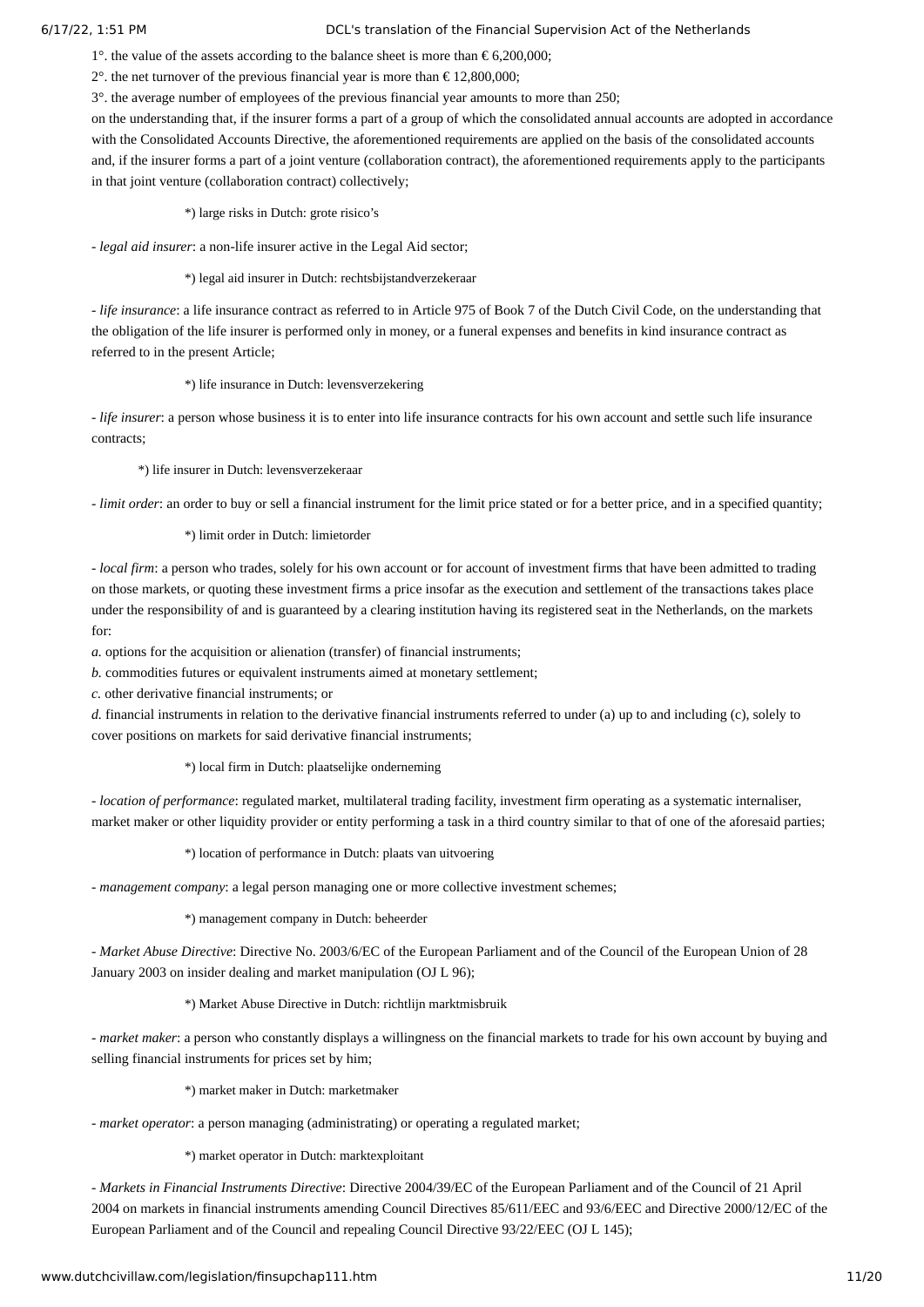\*) Markets in Financial Instruments Directive in Dutch: richtlijn markten voor financiële instrumenten

*- master institution for collective investments in negotiable securities*: an institution for collective investments in negotiable securities which:

*a.* has at least one feeder institution for collective investments in negotiable securities as unit holder;

*b.* is itself not a feeder institution for collective investments in negotiable securities, and;

*c.* does not invest in rights in units in a feeder institution for collective investments in negotiable securities;

\*) master institution for collective investments in negotiable securities in Dutch: master-instelling voor collectieve belegging in effecten

*- Member State*: a State that is a member of the European Union as well as a State, not being an EU Member State, that is party to the Agreement on the European Economic Area;

\*) Member State in Dutch: lidstaat

*- Minister*: the Minister of Finance;

\*) Minister in Dutch: Onze Minister

*- money exchange transaction*: a transaction through which coins and banknotes are exchanged for other coins and banknotes and where the financial means are not held in a payment account.

\*) money exchange transaction in Dutch: geldwisseltransactie

*- multilateral trading facility*: multilateral system operated by an investment firm which brings together multiple buying and selling interests of third persons in regard of financial instruments – within the system and in accordance with its non-discretionary rules – in a way that results in a contract in accordance with the applicable rules on licensing and ongoing supervision;

\*) multilateral trading facility in Dutch: multilaterale handelsfaciliteit

*- municipal credit bank*: a party offering credit, formed by one or more municipalities;

\*) municipal credit bank in Dutch: gemeentelijke kredietbank

*- negotiable security*:

*a.* a negotiable share or other negotiable instrument or right considered equivalent and not being an apartment right;

*b.* a negotiable bond or other negotiable debt instrument; or

c. any other negotiable instrument issued by a legal person, corporation or institution by which securities referred to under (a) or (b) may be acquired through exercising the rights attached to this instrument or through conversion, or that can be settled in cash;

\*) negotiable security in Dutch: effecten

*- non-European bank*: a bank having its registered seat in a non-Member State that holds a licence there to conduct its business;

\*) non-European bank in Dutch: niet-Europese bank

*- non-European investment firm*: an investment firm that has been licensed in a non-Member State where, in the opinion of the Dutch Central Bank, the prudential supervision is at least equivalent to the prudential supervision based on the present Act;

\*) non-European investment firm in Dutch: niet-Europese beleggingsonderneming

*- non-European reinsurer, life insurer or non-life insurer*: reinsurer, life insurer or non-life insurer having its registered seat in a non-Member State that holds a licence there to conduct its business;

> \*) non-European reinsurer, life insurer or non-life insurer in Dutch: niet-Europese herverzekeraar, levensverzekeraar of schadeverzekeraar

*- non-life insurance*:

*a.* a non-life insurance contract as referred to in Article 944 of Book 7 of the Dutch Civil Code, not being a funeral expenses and benefits in kind insurance contract;

*b.* an accident insurance contract; or

*c.* an insurance contract providing for payment of a capital sum as referred to in Article 964 of Book 7 of the Dutch Civil Code, not being a life insurance contract or a financial instrument,

on the understanding that, for the purposes of the present Act, insurance is only deemed to be a non-life insurance if it involves a payment obligation as a consequence of an uncertain event or an uncertain circumstance that affects the insured person's interests;

\*) non-life insurance in Dutch: schadeverzekering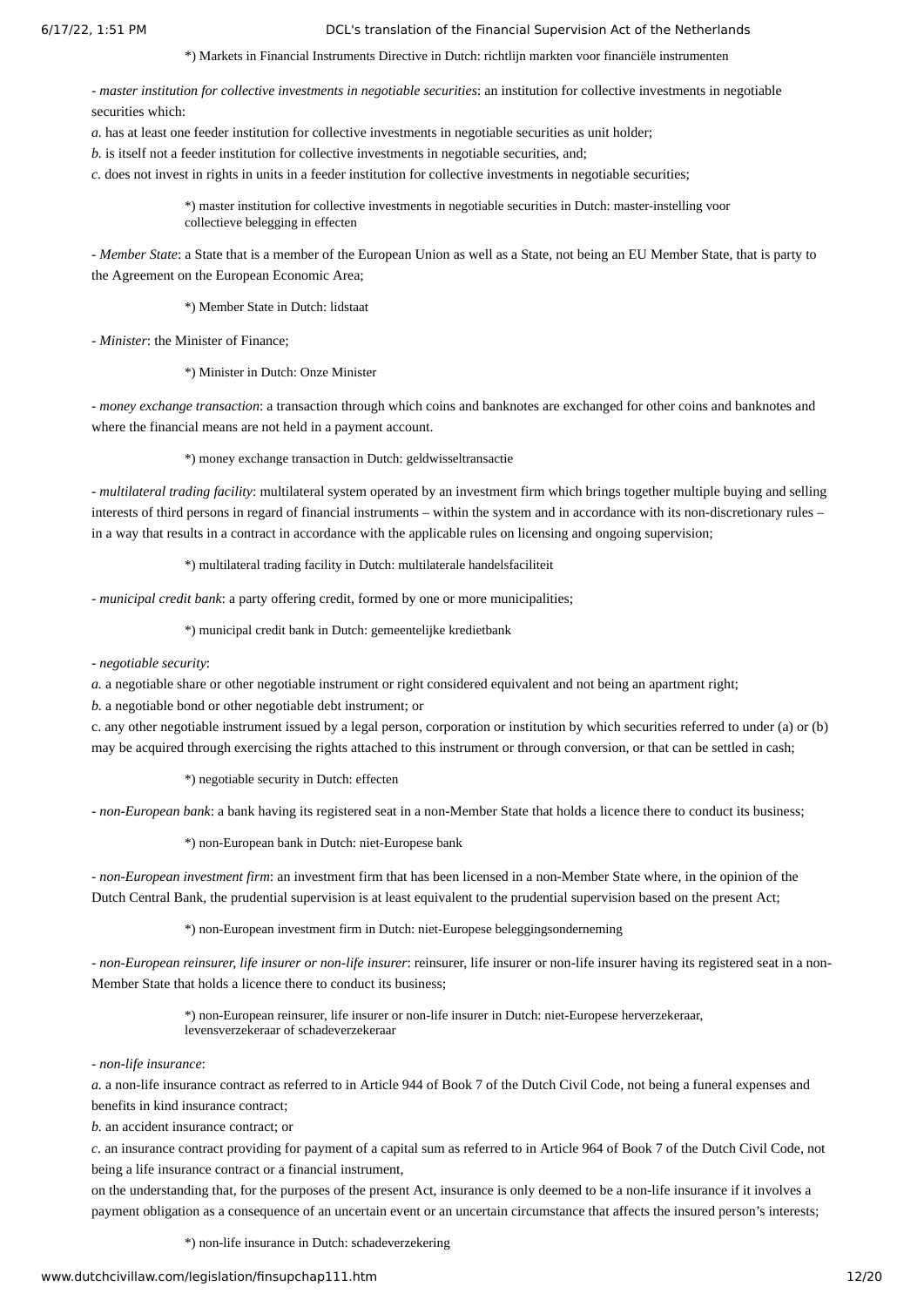*- non-life insurer*: a person whose business it is to conclude non-life insurance contracts for his own account and to settle such nonlife insurance contracts;

\*) non-life insurer in Dutch: schadeverzekeraar

*- non-professional investor*: a client that is not a professional investor;

\*) non-professional investor in Dutch: niet-professionele belegger

### *- (to) offer*:

*a.* make a sufficiently specific proposal, either directly or indirectly, in the pursuance of a professional practice or business to act as the counterparty in a contract with a consumer regarding a financial product that is not a financial instrument, premium pension entitlement or insurance, or to enter into, manage or perform such a contract in the pursuit of a professional practice or business; *b.* make a sufficiently specific proposal, either directly or indirectly, in the pursuance of a professional practice or business to act as the counterparty in a contract from which a premium pension entitlement arises, or to enter into, manage or perform such a contract in the pursuit of a professional practice or business; or

*c.* make a sufficiently specific proposal, either directly or indirectly, in the pursuance of a professional practice or business to act as the counterparty in a contract regarding an insurance, or to enter into, manage or perform such a contract in the pursuit of a professional practice or business; or

*d.* to make a sufficiently specific proposal, either directly or indirectly, to act as the counterparty in a contract regarding units in a collective investment scheme, or to request or acquire, either directly or indirectly, funds or other goods from a client in order to hold units in a collective investment scheme;

\*) to offer in Dutch: aanbieden

*- offeree company*: the institution that issued negotiable securities on which a public takeover bid has been announced, is made or must be made;

\*) offeree company in Dutch: doelvennootschap

*- overdraft facility*: a provider of credit makes available to a consumer funds which exceed the current balance in the consumer's current account;

\*) overdraft facility in Dutch: geoorloofde debetstand

*- own-account trading*: dealing in financial instruments using one's own capital, which results in the performance (execution) of transactions;

\*) own-account trading in Dutch: handelen voor eigen rekening

*- parent company*: a legal person having one or more subsidiaries as referred to in Article 24a of Book 2 of the Dutch Civil Code;

\*) parent company in Dutch: moedermaatschappij

*- parent enterprise*: a parent enterprise as referred to in Articles 1 and 2 of the Consolidated Accounts Directive, or an enterprise which, in the opinion of the Dutch Central Bank (De Nederlandsche Bank N.V.), effectively exercises a predominant influence over another enterprise;

#### \*) parent enterprise in Dutch: moederonderneming

*- participator in a pension*: a natural person who on account of the work he has performed shall be entitled to obtain a pension payment in accordance with the provisions of the pension regulation.

\*) participator in a pension in Dutch: pensioendeelnemer

*- payee*: a natural or legal person who is the intended recipient of funds which have been the subject of a payment transaction;

\*) payee in Dutch: betalingsbegunstigde

*- payer*: a natural or legal person who holds a payment account and allows a payment transaction from that payment account, or, where there is no payment account, a natural or legal person who gives a payment order

\*) payer in Dutch: betaler

*- payment account*: an account held in the name of one or more payment service users which is used for the execution of payment transactions

\*) payment account in Dutch: betaalopdracht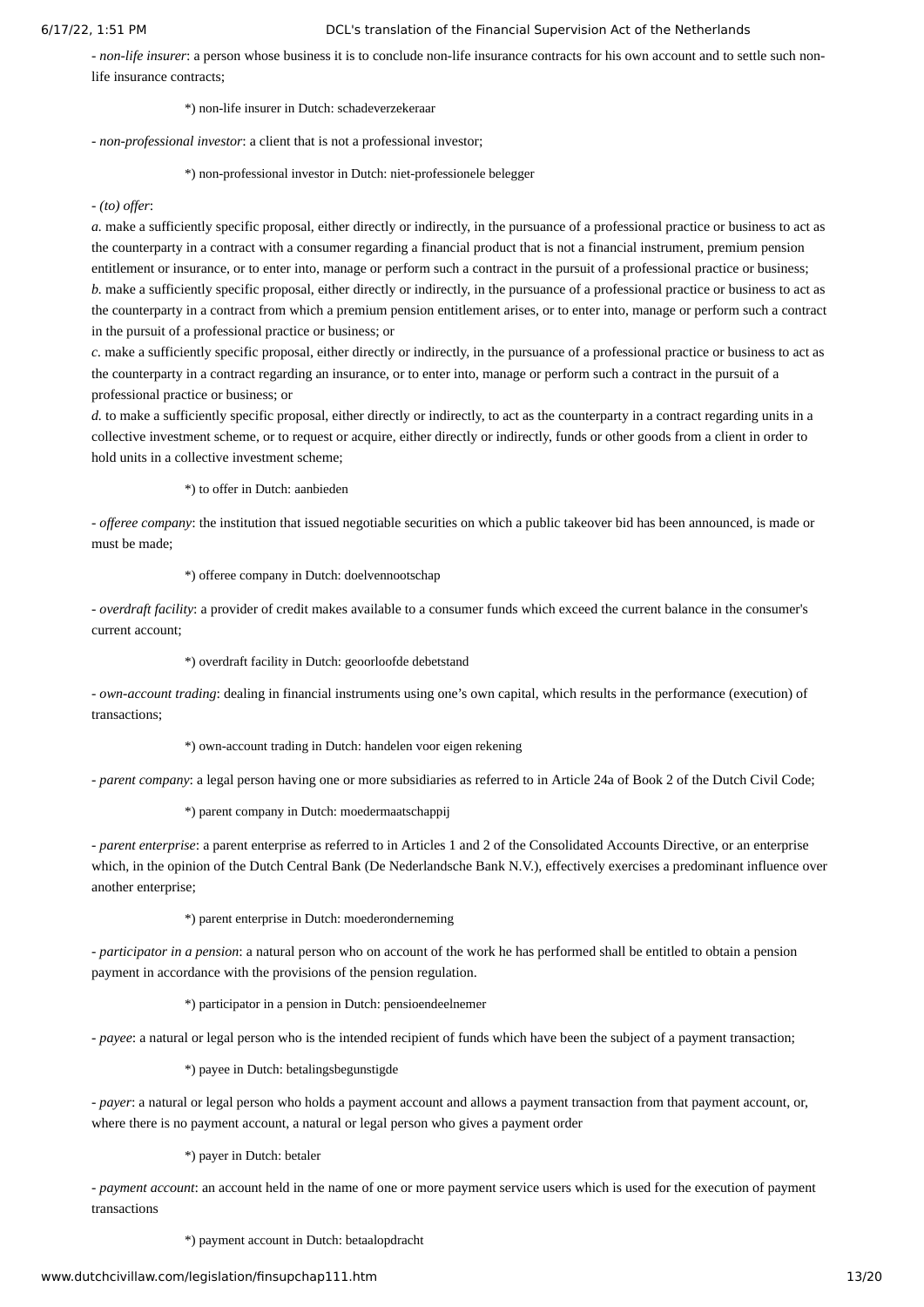*- payment institution*: a payment service provider to which a license as referred to in Article 2:3a is granted;

\*) payment institution in Dutch: betaalinstelling

*- payment instrument*: any personalised device or personalised devices or set of procedures agreed between the payment service user and the payment service provider, and used by the payment service user in order to initiate a payment order;

\*) payment instrument in Dutch: betaalinstrument

*- payment order*: any instruction by a payer or payee to his payment service provider requesting the execution of a payment transaction;

\*) payment order in Dutch: betaalrekening

*- payment service*: a business activity as referred to in the annex to the Payment Service Directive

\*) payment service in Dutch: betaaldienst

*- payment service agent*: a person who acts on behalf and for account of a payment institution or an electronic money institution in providing payment services;

\*) payment service agent in Dutch: betaaldienstagent

*- Payment Service Directive*: Directive 2007/64 EC of the European Parliament and the Council of the European Union of 13 November 2007 in regard of payment services in the internal market (OJ L 319)

\*) Payment Service Directive in Dutch: richtlijn betaaldiensten

*- payment service provider*: a person whose business it is to provide payment services;

\*) payment service provider in Dutch: betaaldienstverlener

*- payment service user*: a natural or legal person making use of a payment service in the capacity of either payer or payee, or both

\*) payment service user in Dutch: betaaldienstgebruiker

*- payment system*: a funds transfer system with formal and standardised arrangements and common rules for the processing, clearing and/or settlement of payment transactions;

\*) payment system in Dutch: betalingssysteem

*- payment transaction*: an act, initiated by the payer or by the payee, of depositing, transferring or withdrawing funds, irrespective of any underlying obligations between the payer and the payee;

\*) payment transaction in Dutch: betalingstransactie

*- pension custodian*: a legal person charged with the safekeeping of the assets (property) of a premium pension institution to the extent that this results from the performance (execution) of pension regulations;

\*) pension custodian in Dutch: pensioenbewaarder

*- pension capital*: the capital (property) in regard of a pension regulation

\*) pension capital in Dutch: pensioenvermogen

*- pension fund*:

*a.* a sectoral pension fund as referred to in Article 1 of the Pensions Act (Pensioenwet);

*b.* a company pension fund as referred to in Article 1 of the Pensions Act; or

*c.* an occupational pension fund as referred to in Article 1 of the Occupational Pension Scheme (Compulsory Membership) Act (Wet verplichte beroepspensioenregeling) as well as the pension fund referred to in Article 113a, paragraph 1, of the Notaries Act (Wet op het notarisambt);

\*) pension fund in Dutch: pensioenfonds

*- pension payment*: a payment made when reaching or probably reaching the pension date or, when it forms a supplement to such payment and is provided in an additional way, made by means of a payment upon death, physical or mental inability to work or the ending of work, or by means of supporting payments or services in case of illness, need or death;

\*) pension payment in Dutch: pensioenuitkering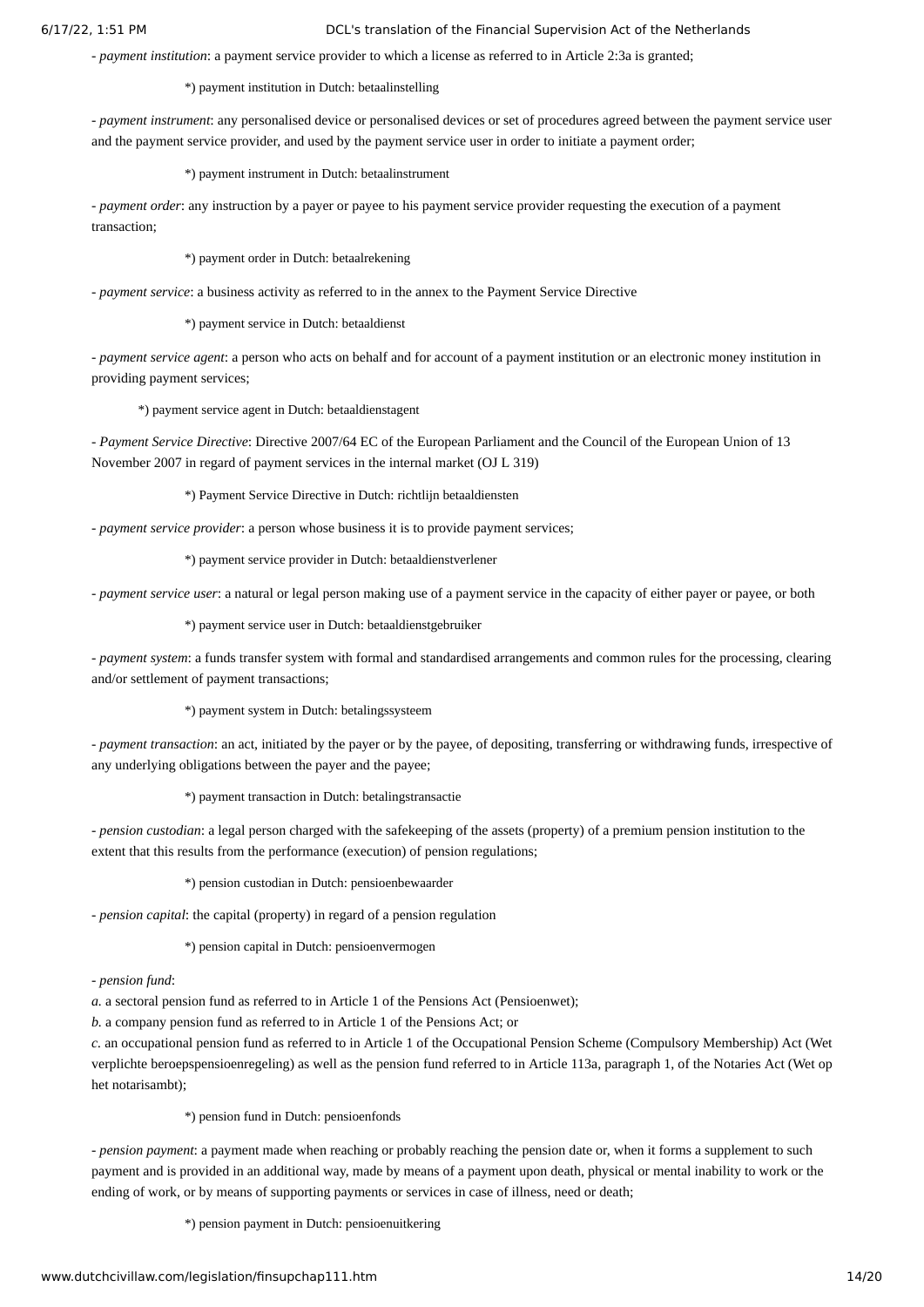*- pension regulation*: a contract, trust deed or arrangement in which is specified which pension payments are promised and under which conditions;

\*) pension regulation in Dutch: pensioenregeling

*- person entitled to a pension*: a natural person who obtains pension payments

\*) person entitled to a pension in Dutch: pensioengerechtigde

*- person*: a natural person or legal person;

\*) person in Dutch: persoon

*- persons acting in joint consultation*: natural persons, legal persons or cooporations collaborating on the basis of a contract with the objective to acquire predominant control in an Open Corporation (public limited company) or, where the collaboration takes place with the offeree company, to frustrate the success of an announced public takeover bid for that company; the following categories of natural persons, legal persons or corporations are deemed in any case to act in joint consultation:

1°. legal persons or corporations which together form part of a group as referred to in Article 24b of Book 2 of the Dutch Civil Code;

2°. natural persons, legal persons or corporations and the enterprises controlled by them;

\*) persons acting in joint consultation in Dutch: personen met wie in onderling overleg wordt gehandeld

*- place of business*: a branch office or registered seat

\*) place of business in Dutch: vestiging

*- portfolio manager*: a person who manages and administrates an individual capital;

\*) portfolio manager in Dutch: vermogensbeheerder

*- predominant control*: the right to exercise at least 30 percent of the voting rights in a General Meeting of shareholders of an Open Corporation (public limited company);

\*) predominant control in Dutch: overwegende zeggenschap

*- premium*: the performance, expressed in money, to be paid by the policyholder under an insurance contract, not including insurance premium tax;

\*) premium in Dutch: premie

*- premium pension entitlement*: a claim of a participator in a pension or of a person entitled to a pension, which such participator or person has against a premium pension institution in regard of promised pension payments (benefits);

\*) premium pension entitlement in Dutch: premiepensioenvordering

*- premium pension institution*: an enterprise formed with the objective to perform premium regulations and other regulations under which a premium pension institution bears the risk, which regulations, on the basis of the law applicableare, regarded as work related pension regulations;

\*) premium pension institution in Dutch: premiepensioeninstelling

*- premium regulation*: a pension regulation in regard of a fixed premium that is converted, at the latest when reaching the pension date, into a pension payment and where the paid premium is invested up until the date of the conversion into a pension payment;

\*) premium regulation in Dutch: premieregeling

*- professional investor*:

*a.* bank

- *b.* management company of a collective investment scheme;
- *c.* management company of a pension fund or of a comparable legal person or corporation;
- *d.* collective investment scheme:

*e.* investment firm;

*f.* national or regional government body, or government body administering the public debt;

*g.* central bank;

*h.* financial institution;

*i.* international or supranational organisation governed by public law or comparable international organisation;

*j.* market maker;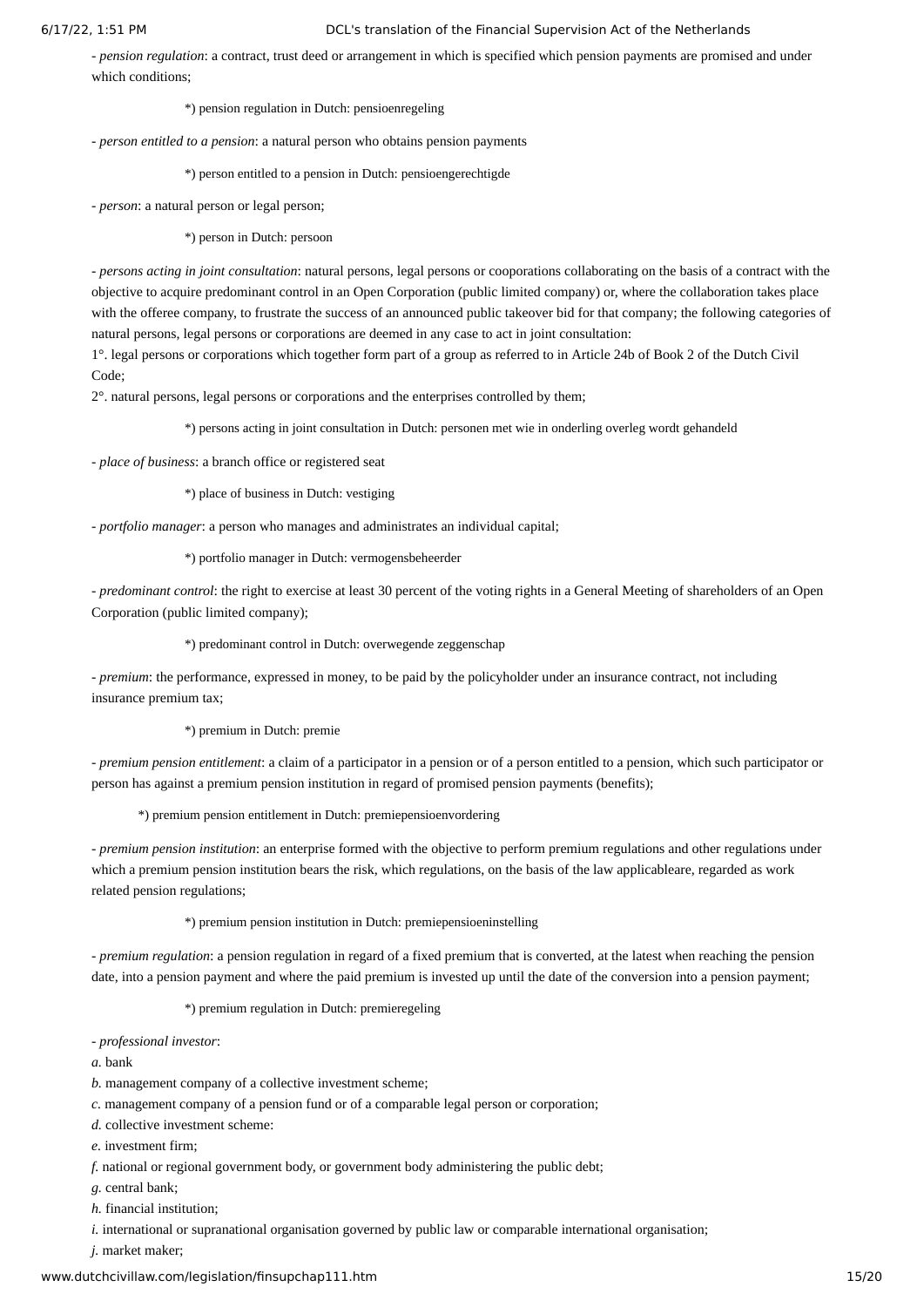*k.* enterprise of which the main activity is investing in financial instruments, implementing securitisation programmes or other financial transactions;

*l.* pension fund or comparable legal person or corporation;

*m.* person or corporation trading for its own account in commodities and derivatives on commodities;

*n.* local firm;

*o.* legal person or corporation that meets two of the following requirements:

1°. a balance sheet total of  $\epsilon$  20,000,000 or more;

2°. A net turnover of  $\epsilon$  40,000,000 or more;

3°. equity capital of  $\epsilon$  2,000,000 or more;

*p.* insurer;

# \*) professional investor in Dutch: professionele belegger

*- professional market party*:

*a.* a qualified investor;

*b.* a subsidiary of a qualified investor that is involved in the supervision over the qualified investor on a consolidated basis; *c.* any other persons or corporation designated by Order in Council as professional market parties;

# \*) professional market party in Dutch: professionele marktpartij

*- Prospectus Directive*: Directive 2003/71/EC of the European Parliament and of the Council of the European Union of 4 November 2003 on the prospectus to be published when securities are offered to the public or admitted to trading and amending Directive 2001/34/EC (OJ L 345);

# \*) Prospectus Directive in Dutch: richtlijn prospectus

*- Prospectus Regulation*: Regulation (EC) No. 809/2004 of the Commission of the European Communities of 29 April 2004 implementing Directive 2003/71/EC of the European Parliament and of the Council of the European Union as regards information contained in prospectuses, as well as the format, incorporation by reference and publication of such prospectuses and dissemination of advertisements (OJ L 149);

\*) Prospectus Regulation in Dutch: prospectusverordening

*- provider*: a party making an offer;

\*) provider in Dutch: aanbieder

*- public takeover bid*: a bid on negotiable securities as referred to in Article 217, paragraph 1, of Book 6 of the Dutch Civil Code, made by means of a public announcement, or an invitation to make a bid for negotiable securities, whereby the bidder has the intention to acquire these securities;

# \*) public takeover bid in Dutch: openbaar bod

*- qualified investment unit-holding*: a direct or indirect interest of at least 10 % in the issued share capital of an enterprise or a direct or indirect possibility to exercise at least 10% of the voting rights within an enterprise, or the direct or indirect exercise of a similar right of say within the enterprise, whereby in the assessment of the number of voting rights which someone has within an enterprise, this person's voting rights shall include the votes which are at his disposal or which are deemed to be at his disposal on the basis of Article 5:45;

\*) qualified investment unit-holding in Dutch: gekwalificeerde deelneming

*- qualified investor*:

*a.* a professional investor, unless he has requested to be considered as a non-professional investor in conformity with Annex II, Section I, of the Directive for Markets in Financial Instruments and Article 28, paragraph 3, beginning and under (b), of the Implementation Directive for Markets in Financial Instruments;

*b.* a person who upon his request is considered as a professional investor in conformity with Annex II, Section I and II, of the Directive for Markets in Financial Instruments, or;

*c.* a qualified counterparty, unless he has requested not to be considered as a professional investor in conformity with Article 28, paragraph 3, of the Implementation Directive for Markets in Financial Instruments;

# \*) in qualified investor Dutch: gekwalificeerde belegger

*- rationalisation measure*: the emergency regulations referred to in Section 3.5.5, or a measure taken in another Member State which comprises any action of the competent authorities in that Member State and is meant to maintain or remedy the financial position of a bank or an insurer, and is of such a nature that the measure affects existing rights of third persons;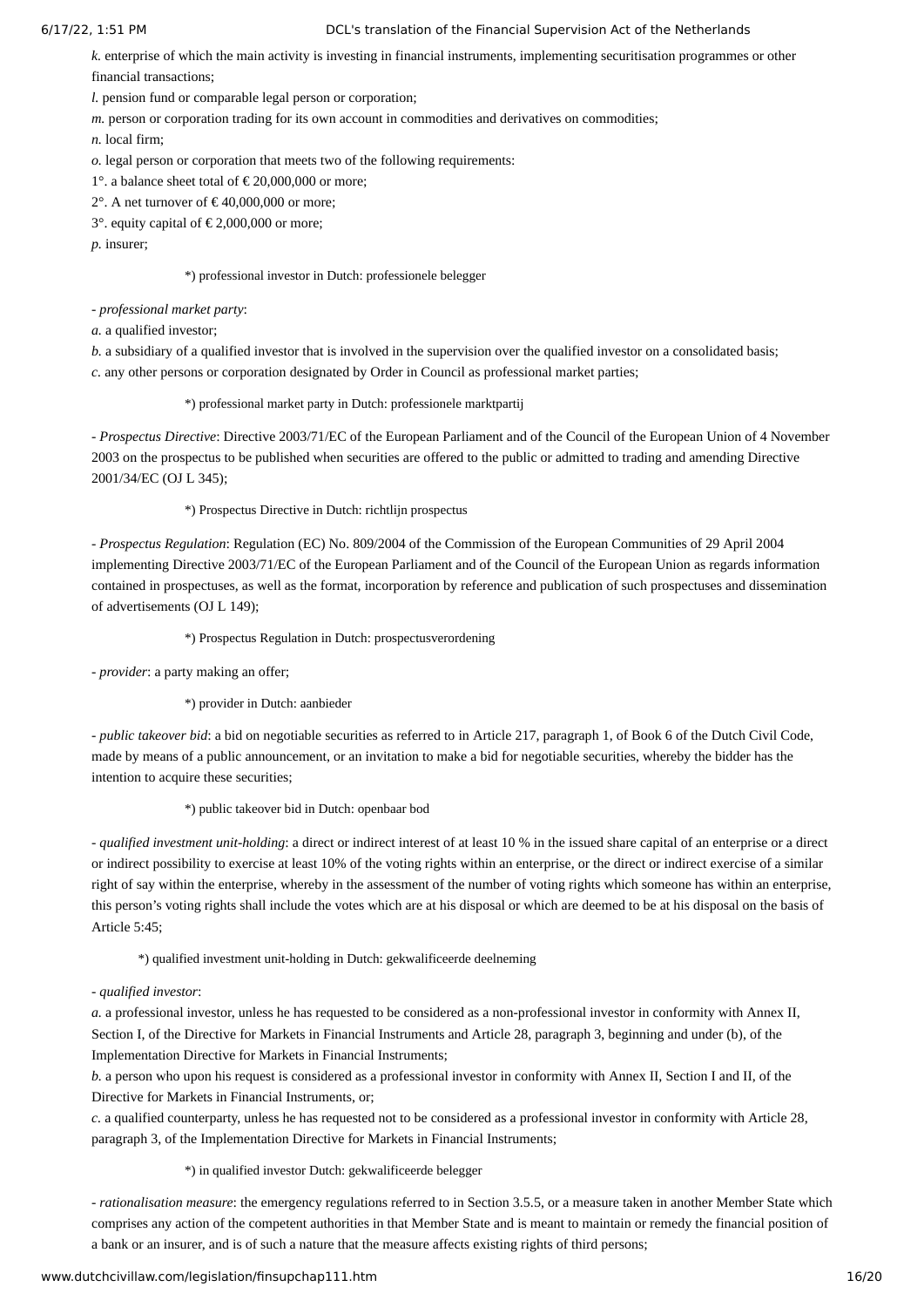\*) rationalisation measure in Dutch: saneringsmaatregel

*- Recast Banking Directive*: Commission Directive 2006/48/EC of the European Parliament and of the Council of 14 June 2006 relating to the taking up and the pursuit of the business of credit institutions (recast) (OJEU L 177);

\*) Recast Banking Directive in Dutch: herziene richtlijn banken

*- Recast Capital Adequacy Directive*: Commission Directive 2006/49/EC of the European Parliament and of the Council of 14 June 2006 on the capital adequacy of investment firms and credit institutions (recast) (OJ L 177);

\*) Recast Capital Adequacy Directive in Dutch: herziene richtlijn kapitaaltoereikendheid

*- registered seat*: the place where an enterprise is established according to its articles of incorporation (articles of association) or internal regulations or, where it is not a legal person, the place where such enterprise has its main place of business.

\*) registered seat in Dutch: zetel

### *- register holder*:

*a.* where the register concerns financial enterprises that may conduct activities under Sections 2.2.1 up to and inclusive 2.2.4B and 2.3.1 up to and including 2.3.4A and data that may be registered under the Part 'Prudential Supervision over Financial Enterprises': the Dutch Central Bank;

*b.* where the register concerns financial enterprises that may conduct activities under Sections 2.2.5 up to and including 2.2.13 inclusive and 2.3.5 up to and including 2.3.8 and data that may be registered under the Part 'Conduct of Business Supervision over Financial Enterprises' or the Part 'Market Conduct Supervision': the Authority for the Financial Markets;

\*) register holder in Dutch: registerhouder

- *registration period*: the period during which the negotiable securities for which a public takeover bid is made can be registered;

\*) registration period in Dutch: aanmeldingstermijn

*- regulated information*: information which an issuer or a person who has requested, without the issuer's consent, for the admission of its negotiable securities to trading on a regulated market, makes generally available pursuant to Article 5:25c up to and including 5:25e, 5:25h or 5:25i;

\*) regulated information in Dutch: gereglementeerde informatie

*- regulated market*: multilateral system which brings together or facilitates the bringing together of multiple buying and selling interests in financial instruments – within the system and in accordance with its non-discretionary rules – in a way that results in a contract with regard to financial instruments that have been admitted to trading in accordance with the rules and system of that market, and which operates on a regular basis and in accordance with the applicable rules on licensing and ongoing supervision;

\*) regulated market in Dutch: gereglementeerde markt

*- Regulation for Credit Rating Agencies*: Regulation (EC) No 1060/2009 of the European Parliament and of the Council of 16 September 2009 on credit rating agencies (OJ L 302)

\*) Regulation for Credit Rating Agencies in Dutch: verordening ratingbureaus

*- Regulation for Cross-border Payments*: Regulation (EC) No 924/2009 of the European Parliament and of the Council of 16 September 2009 on cross-border payments in the Community and repealing Regulation (EC) No 2560/2001 (OJ L 266)

\*) Regulation for Cross-border Payments in Dutch: verordening grensoverschrijdende betalingen

*- Regulation for Institutions for Collective Investments in Negotiable Securities*: Regulation (EU) No 584/2010 of 1 July 2010 implementing Directive 2009/65/EC of the European Parliament and of the Council as regards the form and content of the standard notification letter and UCITS attestation, the use of electronic communication between competent authorities for the purpose of notification, and procedures for on-the-spot verifications and investigations and the exchange of information between competent authorities (OJ L 176)

> \*) Regulation for Institutions for Collective Investments in Negotiable Securities in Dutch: uitvoeringsverordening instellingen voor collectieve belegging in effecten

*- Regulation implementing the Markets in Financial Instruments Directive*: Commission Regulation (EC) No. 1287/2006 of 10 August 2006 implementing Directive 2004/39/EC of the European Parliament and of the Council as regards record-keeping obligations for investment firms, transaction reporting, market transparency, admission of financial instruments to trading, and defined terms for the purposes of that Directive (OJ L 241);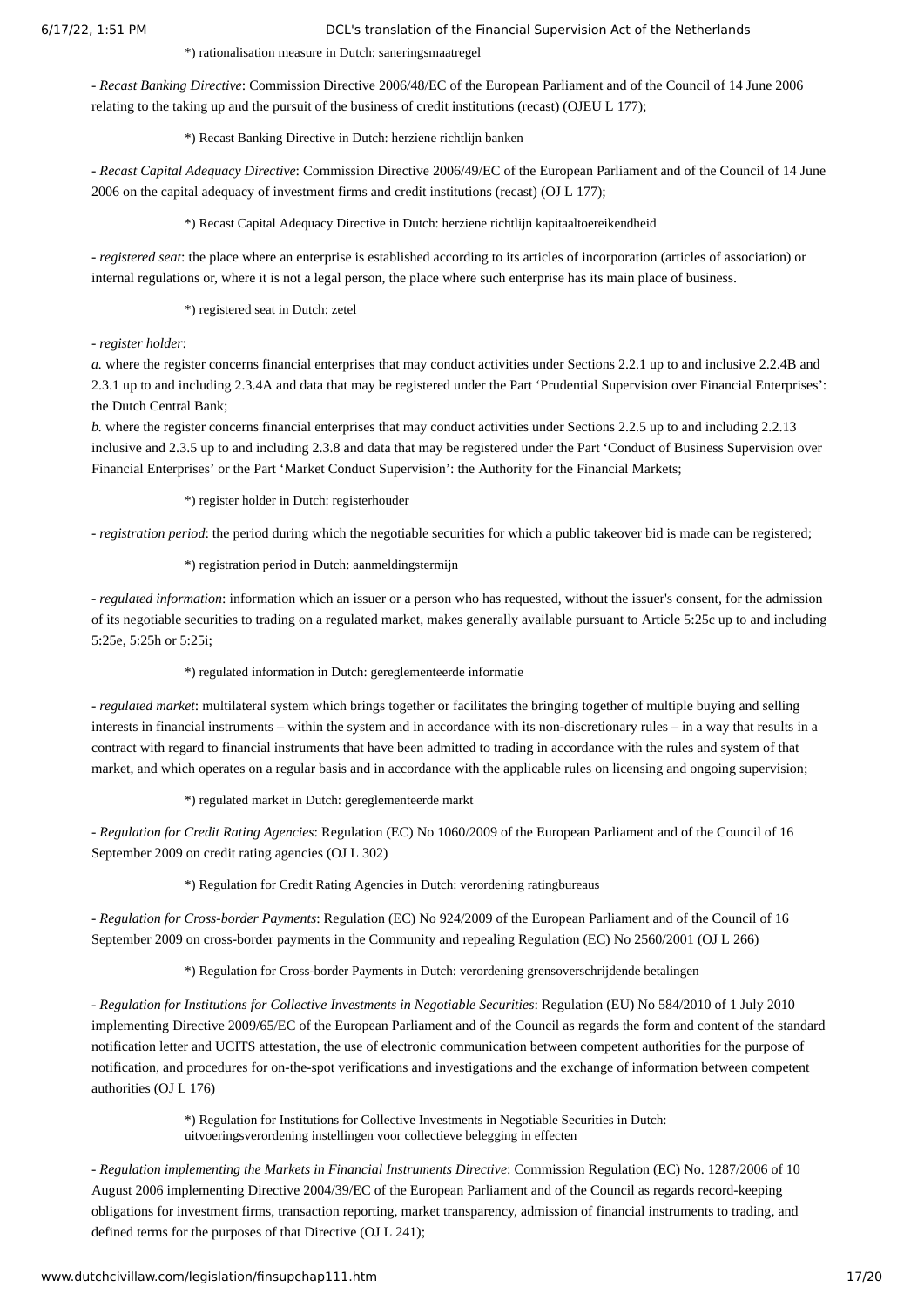\*) Regulation implementing the Markets in Financial Instruments Directive Dutch: uitvoeringsverordening markten voor financiële instrumenten

*- reinsurer*: a person whose business it is to enter into reinsurance contracts for his own account and to settle such reinsurance contracts;

#### \*) reinsurer in Dutch: herverzekeraar

*- reinsurance broker*: a person providing reinsurance brokerage services;

\*) reinsurance broker in Dutch: herverzekeringsbemiddelaar

- *(to provide) reinsurance brokerage services*: all activities performed in the pursuance of a professional practice or business focused on establishing, as a broker (intermediary), a contract in which risks from insurance contracts are taken over or on assisting in the administration and performance of such a contract;

\*) to provide reinsurance brokerage services in Dutch: herverzekeringsbemiddelen

*- reinsurer having his registered office in a non-designated State*: a reinsurer having his registered seat in a non-Member State which is not designated under Article 2:26d, paragraph 3, as a State in which the supervision over reinsurers provides sufficient safeguards with respect to the interests which the present Act seeks to protect;

> \*) reinsurer having his registered office in a non-designated State in Dutch: herverzekeraar met zetel in een niet-aangewezen staat

*- reinsurance*: an insurance in which risks are accepted that are transferred by an insurer;

#### \*) reinsurance in Dutch: herverzekering

*- relief institution*: an Open Corporation (public limited company) having its registered seat in the Netherlands whose sole object is to help, on the instructions of the Dutch Central Bank, a life insurer in trouble by reinsurance or by taking over the life insurer's portfolio;

\*) relief institution in Dutch: opvanginstelling

*- representative of an insurer*: a person appointed by a life insurer, a funeral expenses and benefits in kind insurer or a non-life insurer to represent it in a State other than the State where that insurer has its registered seat in the exercise of the powers of the insurer and the compliance with the regulations applicable to the insurer in the first-mentioned State;

\*) representative of an insurer in Dutch: vertegenwoordiger van een verzekeraar

*- restricted circle*: a circle composed of persons or coorporations from which a person or corporation obtains the disposal of callable funds:

*a.* which circle is accurately defined;

*b.* of which circle the joining criteria have been defined beforehand, are verifiable and do not facilitate entry for persons or companies not belonging to the circle; and

*c.* in which circle the members of the circle already have a legal relationship with the person or corporation obtaining the disposal of the funds at the time when the callable funds are received, based on which they may in all reasonableness be aware of its financial position;

\*) restricted circle in Dutch: besloten kring

*- (to perform) services*:

*a.* insofar as it concerns entities for risk acceptance: the acceptance, by an entity for risk acceptance, of a risk that lies in a State other than the State of the place of business from where the risk is accepted;

*b.* insofar as it concerns insurers:

1° the conclusion of a reinsurance contract by a reinsurer with regard to a risk that lies in a State other than the State of the place of business from where the insurance contract is concluded;

2° the conclusion of a life insurance contract by a life insurer from a place of business situated in a State other than that in which the policyholder has his habitual residence, or, where the policyholder is a legal person, the place of business of this legal person which is covered by the insurance contract;

3° the conclusion of a funeral expenses and benefits in kind insurance contract by a funeral expenses and benefits in kind insurer from a place of business situated in a State other than that in which the policyholder has his habitual residence; 4° the conclusion of a non-life insurance contract by a non-life insurer with regard to a risk that lies in a State other than the State of the place of business from where the insurance contract is concluded;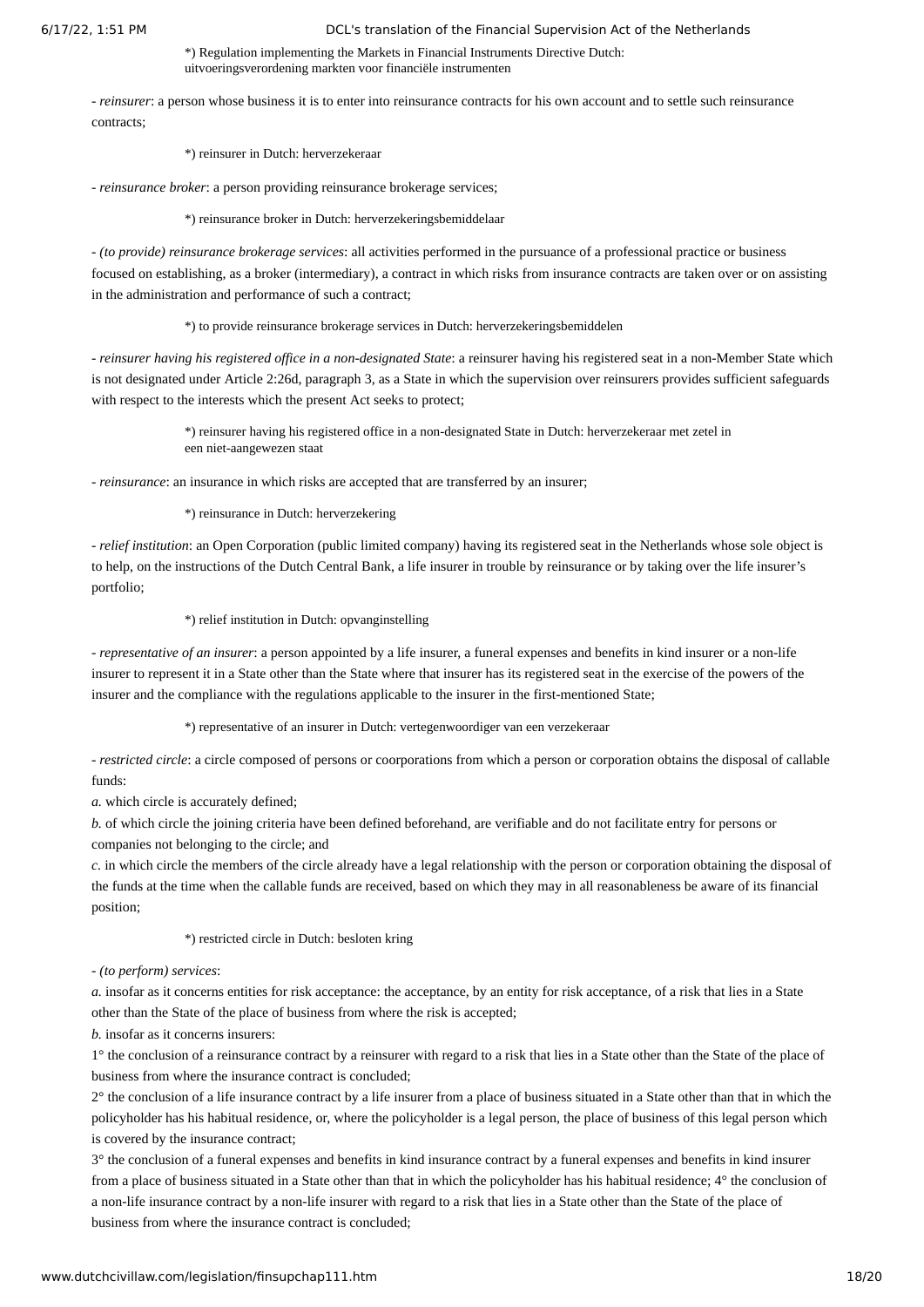\*) to perform services in Dutch: verrichten van diensten:

*- State where the risk is situated*:

*a.* the State in which the property covered by a non-life insurance contract finds itself, if the non-life insurance contract relates to immovable property or to immovable property and the content of that immovable property insofar as that is covered by the same non-life insurance contract;

*b.* the State of registration of vehicles, ships or vessels irrespective of their nature which are covered by a non-life insurance contract;

*c.* the State in which a policyholder has taken out an insurance contract if it concerns a non-life insurance contract with a duration of four months or less that covers risks run during a trip or holiday, irrespective of the sector;

*d.* in all other cases of non-life insurance, the State in which the policyholder has his habitual residence, or, where the policyholder is a legal person, the State in which this legal person has a fixed permanent establishment that is covered by the insurance contract;

\*) State where the risk is situated in Dutch: staat waar het risico is gelegen

*- sub-broker*: a broker providing brokerage services for another broker;

\*) sub-broker in Dutch: onderbemiddelaar

*- sub fund*: a part of the capital (property) of a collective investment scheme separated in the book-keeping, in regard of which scheme a free-standing investment policy is pursued and in which capital assets are or will be inserted in order to let the unit holders share in the revenues of the investments under specific conditions applicable to that part;

\*) sub fund in Dutch: subfonds

*- supervisor:* the Dutch Central Bank (De Nederlandsche Bank N.V.) or the Authority for the Financial Markets (Autoriteit Financiële Markten), each to the extent that it is charged with the supervision in accordance with Article 1:24, respectively, Article 1:25;

\*) supervisor in Dutch: toezichthouder

*- supervisory authority*: a foreign government body or a foreign government-appointed body charged with the supervision over financial markets or persons working on such markets;

\*) supervisory authority in Dutch: toezichthoudende instantie

*- tied agent*: a person who, under the full and unconditional responsibility of only one investment firm for whose account he acts, provides the investment services referred to under (a), (d) or (e) of the definition of providing an investment service in Article 1:1 and recommends these services or ancillary services to clients;

\*) tied agent in Dutch: verbonden agent

*- trading portfolio*: portfolio as referred to in Article 11, paragraph 1, of the Recast Capital Adequacy Directive;

\*) trading portfolio in Dutch: handelsportefeuille

*- transgressing merger*: a merger between:

*a.* an institution for collective investments in negotiable securities having its registered seat in the Netherlands and an institution for collective investments in negotiable securities having its registered seat in another Member State, or;

*b.* institutions for collective investments in negotiable securities having their registered seat in the Netherlands that jointly merge into a to be formed new institution for collective investments in negotiable securities that shall have its registered seat in another Member State;

\*) transgressing merger in Dutch: grensoverschrijdende fusie

*- Transparency Directive*: Directive No. 2004/109/EC of the European Parliament and of the Council of 15 December 2004 on the harmonisation of transparency requirements in relation to information about issuers whose securities are admitted to trading on a regulated market and amending Directive 2001/34/EC (OJ L 390);

\*) Transparency Directive in Dutch: richtlijn transparantie

*- UCITS Directive*: Directive 2009/65/EC of the European Parliament and of the Council of 13 July 2009 on the coordination of laws, regulations and administrative provisions relating to undertakings for collective investment in transferable securities (UCITS) (OJ L 302)

\*) UCITS Directive in Dutch: herziene richtlijn beleggingsinstellingen